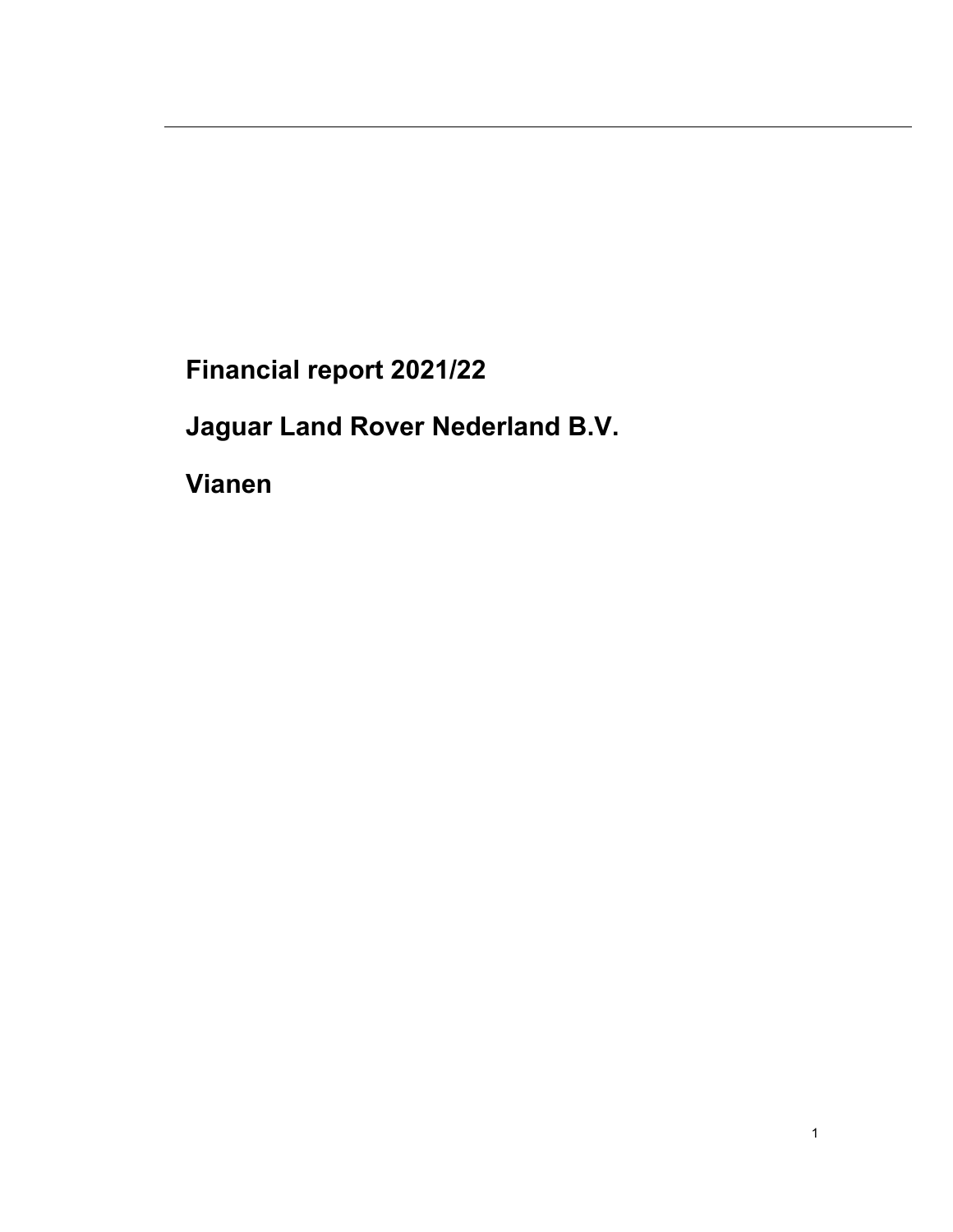# **Contents**

| Annual report of the directors                                   | 3  |
|------------------------------------------------------------------|----|
| <b>Annual accounts</b>                                           | 8  |
| Balance sheet before appropriation of profit as at March 31 2022 | 8  |
| Profit and loss account 2021/22                                  | 10 |
| Cash flow statement 2021/22                                      | 11 |
| Notes to the financial statements                                | 12 |
| <b>Other information</b>                                         | 36 |
| <b>Independent Auditors' report</b>                              | 36 |
| Profit appropriation according to the Articles of Association    | 36 |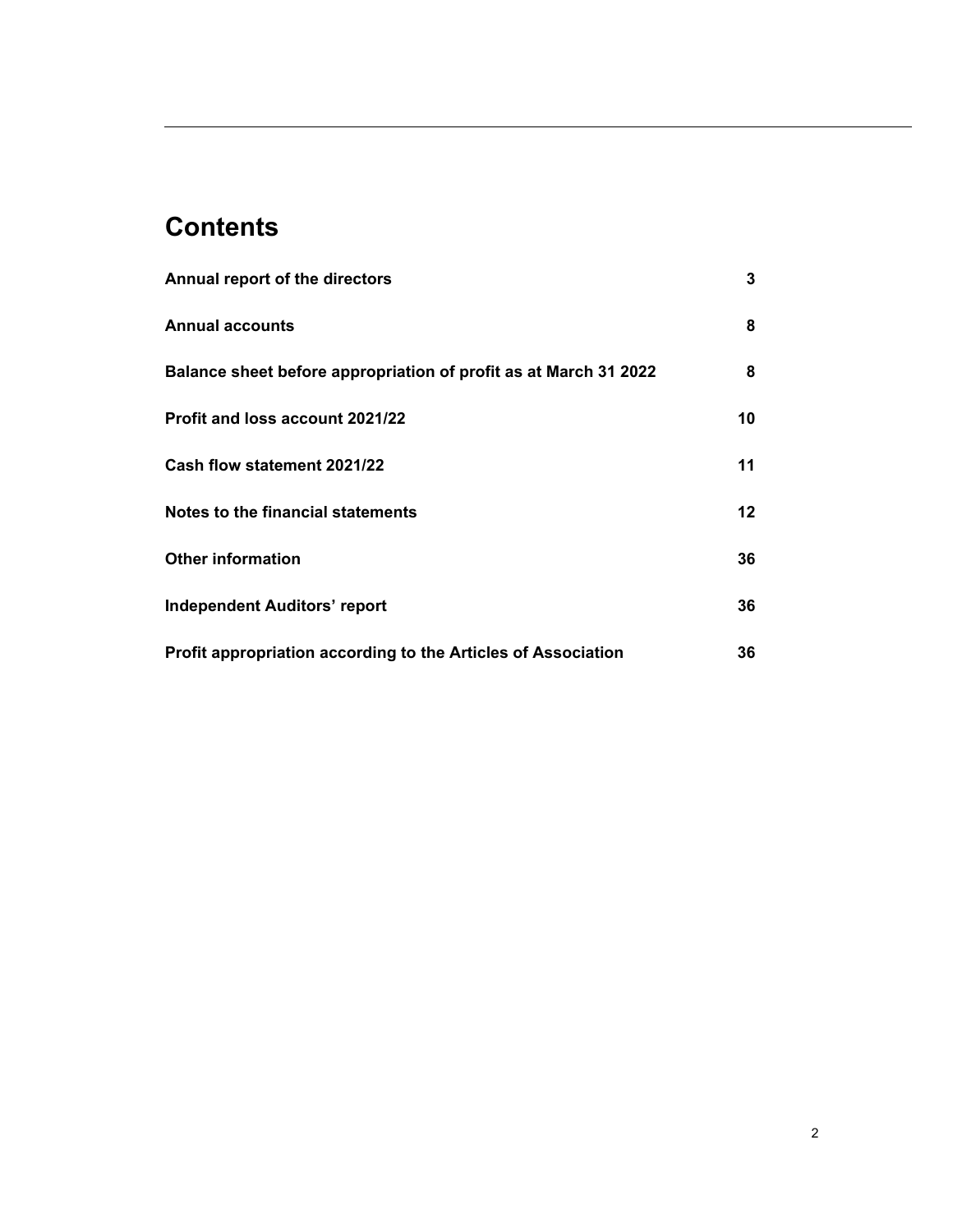# **Annual report of the directors**

The Board of directors of the Company hereby presents its management report for the financial year ended on 31 March 2022.

#### *Mission Statement*

Jaguar Land Rover's new vision is the reimagining of the future of the modern luxury by design through a canvas of true sustainability and a new benchmark in quality. With two distinct British brands, Jaguar Land Rover will become a more agile creator of the world's most desirable luxury vehicles and services for the most discerning of customers.

#### *Jaguar Land Rover Netherlands*

Jaguar Land Rover Netherlands operates as a distributor of Land Rover and Jaguar products in The Netherlands. It is a 100% subsidiary of Jaguar Land Rover Ltd (United Kingdom (hereafter: 'UK')).

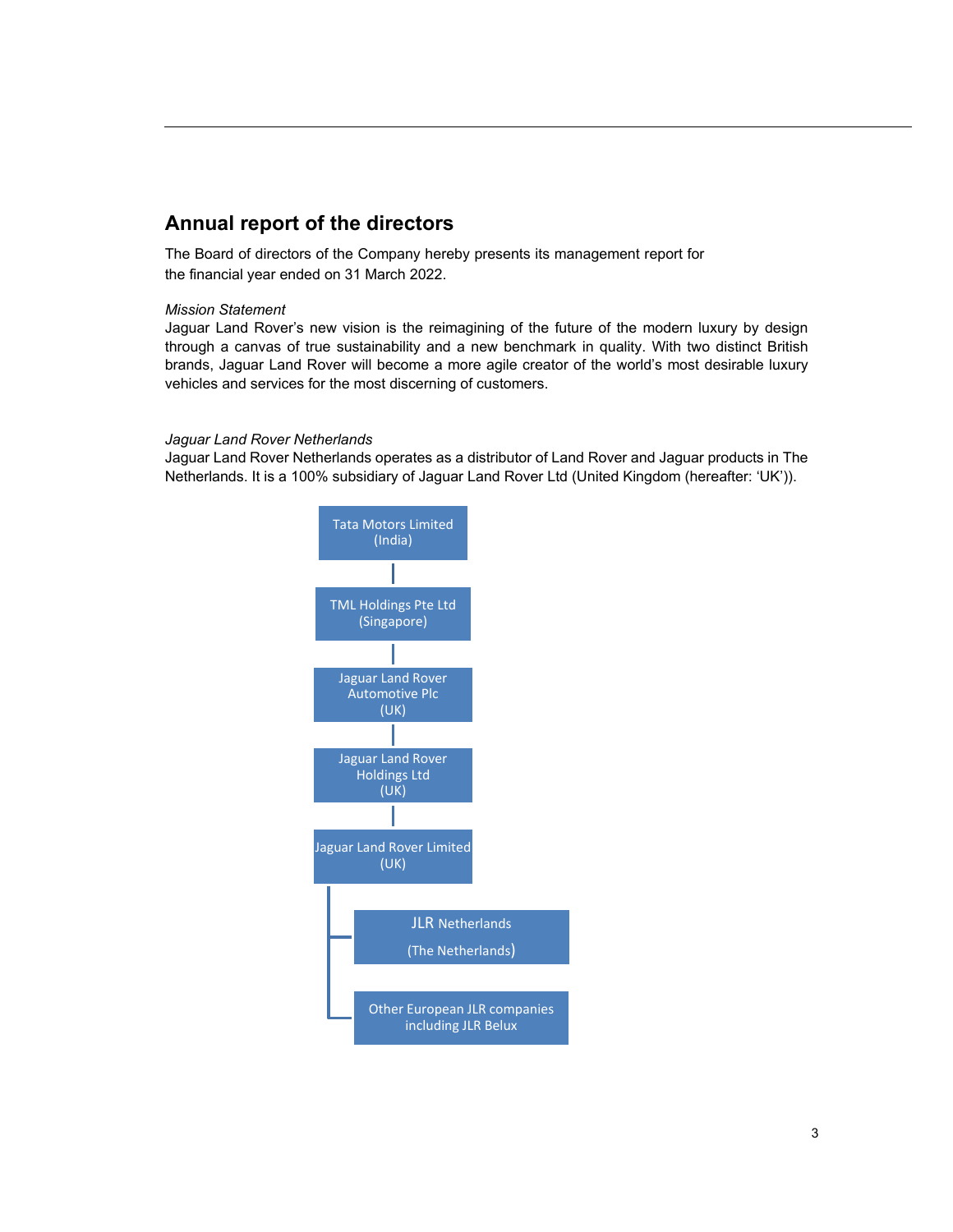The company's offices are in Utrecht. Its principal function is the sales, marketing and distribution of Land Rover and Jaguar products in The Netherlands. Its responsibility includes the development and maintenance of the local dealer network, and the deployment of Jaguar Land Rover's strategy in the local market.

Since the 1<sup>st</sup> of April 2010 Jaguar Land Rover Netherlands and Jaguar Land Rover Belux have been integrated into one Sales Company to grow sales and save costs by maximising the economies of scale. Although there is one organisation scheme for the Benelux-organisation, both countries still have separate legal entities.

#### *Results and development during the year*

Fiscal year 2021/2022 was significantly impacted by the worldwide semiconductor supply shortage which affected global automotive and other industries. The constraints on production of Jaguar Land Rover vehicles had a negative impact on Jaguar Land Rover Netherlands' business in 2021/2022. Versus the challenging year 2020/2021 with the Covid-19 pandemic, wholesale units dropped in 2021/2022 with 31%.

Jaguar Land Rover has taken mitigating actions, including prioritising the production of higher margin vehicles for the available supply of semiconductors and reducing sales incentives and lowering the fixed cost base. As a result, while wholesale units dropped with 31% year-over-year, the impact on net revenue was only -9%. Net revenue decreased with EUR 11.529k from EUR 127.103k in 2020/21 to EUR 115.574k in 2021/22.

Result before taxation went down with EUR 87k to EUR 1.163k. The balance sheet total decreased from EUR 33.423k to EUR 26.332k. This is mainly caused by our inventory position declining from 11.689k to 7.887k as a result of management's measures to maximize the cash flow position. Current liabilities have declined from 27.008k to 19.486k.

#### *Financial position*

The shareholders' equity increased from EUR 5.936 to EUR 6.846 as a result of the addition of the net result of EUR 910k. The solvability (ratio of equity capital in relation to total capital) increased from 18,15% to 26,4%. The liquidity position (ratio of currents assets in relation to current liabilities) improved slightly from 1,2 to 1,3.

#### *Investments and funding*

Jaguar Land Rover Netherlands is not exposed to currency risk as all transactions are in Euro. The company does not have any significant concentrations of credit risk related to customers as title documents are not released before payment is received. No forward contracts or other derivatives are concluded to mitigate financial risks due to the limited exposure.

Jaguar Land Rover Netherlands is completely funded by its parent company. In 2021/22 there were no changes in funding, nor are there any expected in 2022/23.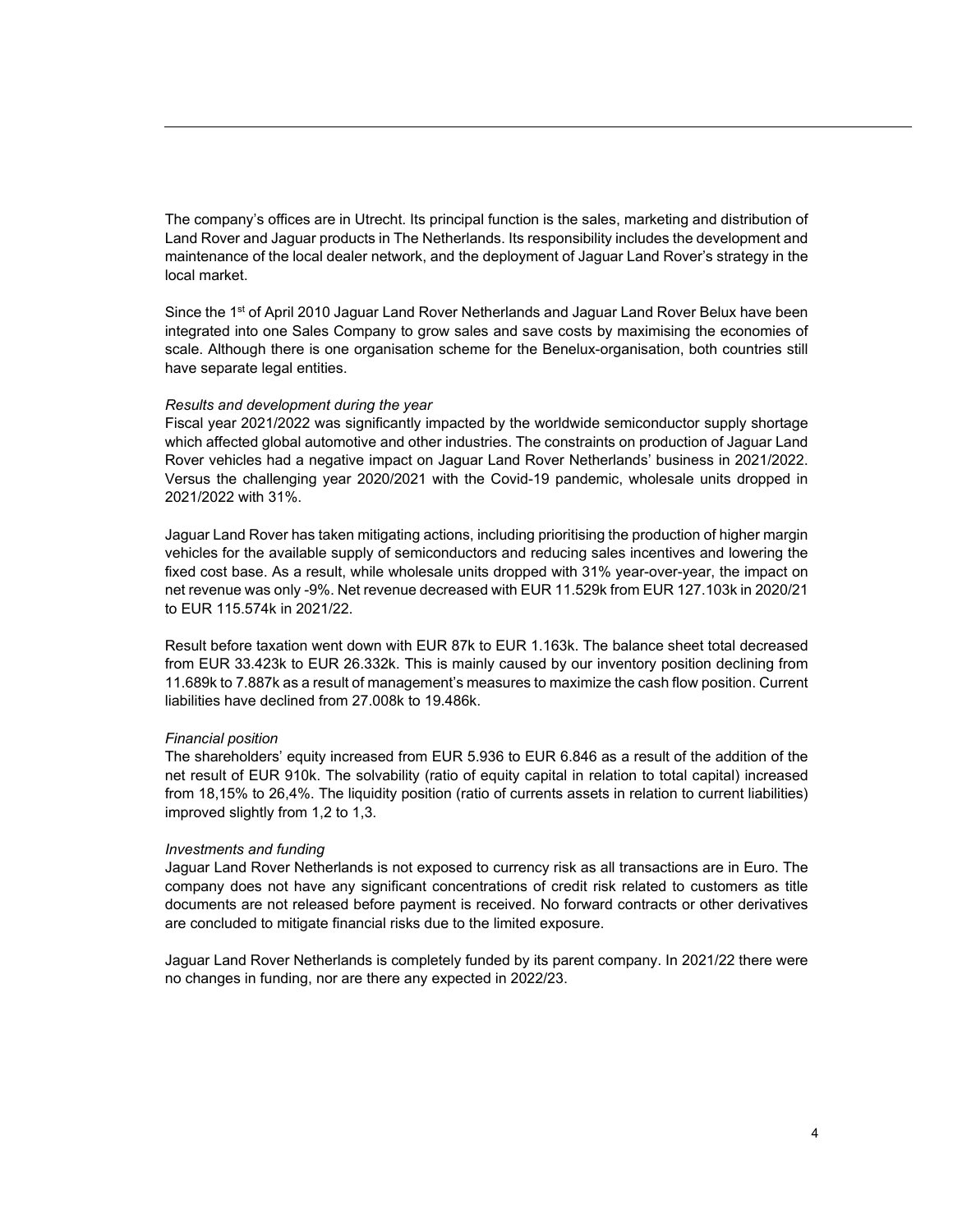#### *Risks*

Jaguar Land Rover Netherlands has assessed all potential risks – strategically, operationally, financially, and legally – and has concluded that from a market perspective there are no risks which are relevant for this report. Management trusts that given the current order intake, electrified product portfolio, finance structure and financial performance the company is able to continue on a going concern basis. For all potential risks from a manufacturer's / Brand viewpoint we refer to the 'Risks and Mitigations' section in the annual report of Jaguar Land Rover Ltd.

The group is willing to take risks in a responsible and calculated manner and hence a careful and risk-based assessment process is applied for strategic and tactical decisions. The risk assessments are included in the central risk management and internal controlling system of the Jaguar Land Rover Group. The identified risks are being quantified and reported and monitored according to the frequency as well as the consequences they have. To reduce each risk, the Jaguar Land Rover Group management defines and implements the corresponding measures.

Currently the Dutch management consider the principal risks and uncertainties facing the company to be as follows:

- Strategy: risks and uncertainties to realize the legal entity's strategy fully depends on the release of new models that fit to the Dutch market and innovations in low emission vehicles, but also on new models that will reduce the company's CO2-emission like hybrid and electric products. Local management is not able to reduce this risk, this is managed by the group and/or shareholder, but risks could have a material impact on revenues;
- Operational: risks and uncertainties that affect the effectiveness and efficiency of the legal entity's operations in the short term are related to the reliance on the IT system. This risk is mitigated by using the central ERP system management by the Group. Another operational risk that could impact the brand reputation is the quality of products. This risk is fully reduced by Jaguar Land Rover Group by a continued investing program in the quality of the vehicles;
- Legislation and regulations: risks and uncertainties ensuing from legislation and regulations is applicable because local regulations will change regularly. Mitigating measures included recruitment and retention of well qualified and experienced staff and engaging external specialist advice when necessary.

#### *Financial and non-financial performance indicators*

There are no specific critical performance indicators defined within Jaguar Land Rover Netherlands other than the number of cars sold.

#### *Personnel*

The average number of employees in FTE remained stable to 14 heads in 2021/2022. Staffing will remain sufficient to suite necessary business operations.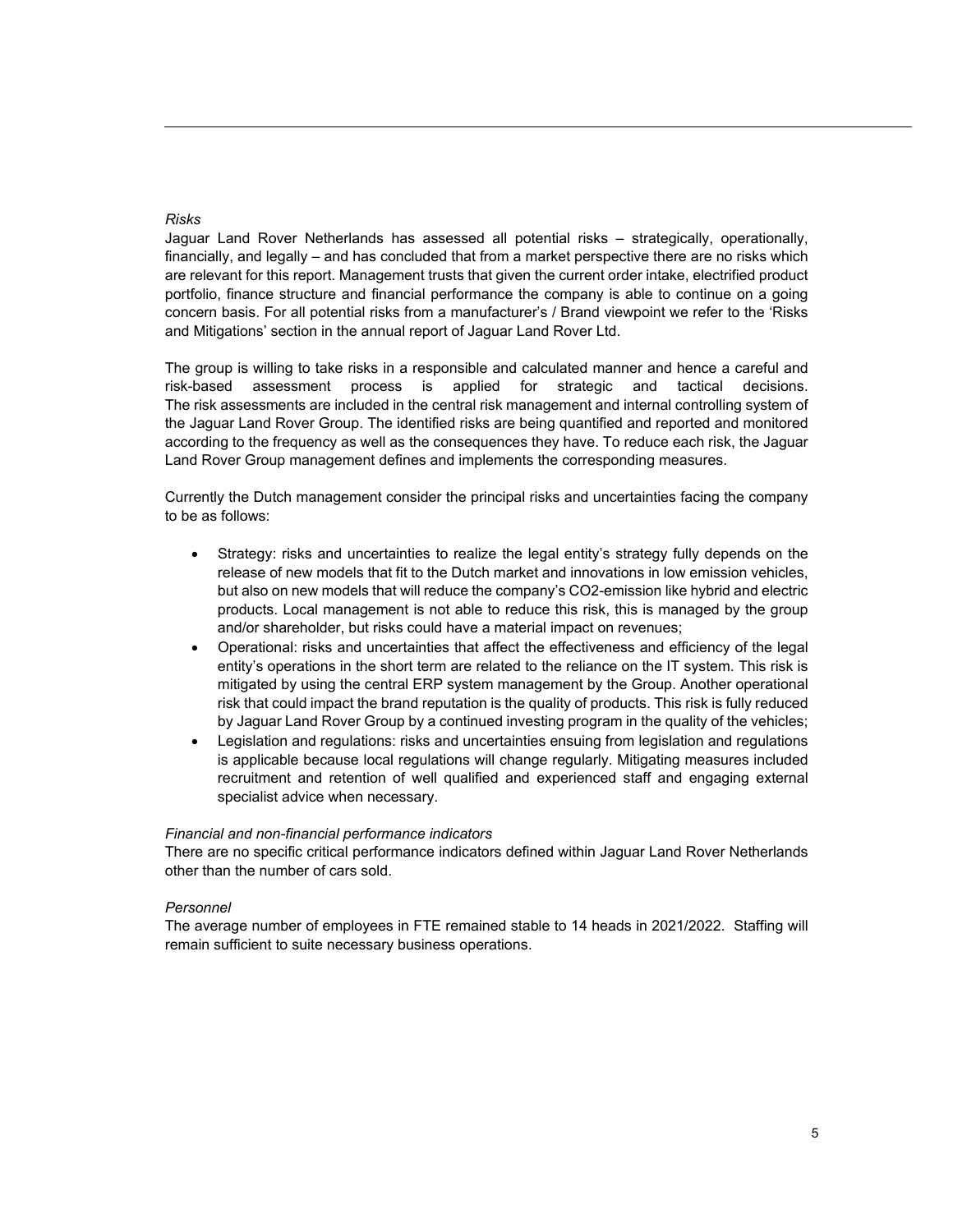#### *Environmental issues*

Investments are made on an on-going basis to improve Jaguars' and Land Rovers' reputation on corporate citizenship. Together with several suppliers and supported by the British government, Jaguar and Land Rover is continuously launching new hybrid and full electric models that will reduce the company's CO2-emission.

On February 15<sup>th</sup>, 2021, our CEO of Jaguar Land Rover Automotive Plc Thierry Bolloré announced the new global strategy of Jaguar Land Rover called Reimagine. This is the start of a journey to become a net zero carbon business by 2039. Also, this will reimagine Jaguar as an all-electric luxury brand from 2025 to 'realise its unique potential'. In the next five years, Land Rover will welcome six pure electric variants as it continues to be the world leader of luxury SUVs.

#### *Information regarding financial instruments*

For the notes to financial instruments reference is made to the specific item by item note 11.

#### *Research and development information*

Jaguar Land Rover Netherlands has no research and development activities.

#### *Code of Conduct*

The Code of Conduct is the mandatory, group-wide policy for appropriate business behaviour and responsibility towards our stakeholder and is the backbone of the Group's sustainability commitment. The policy consists of business ethics, human rights and social justice and environmental principles which shall be applied in policies, decisions and activities. Also, Jaguar Land Rover shall comply with the laws and regulations of each country in which it operates and integrate the principles of this policy into critical processes.

#### *Other information*

Jaguar Land Rover Netherlands distributes new and used vehicles as well as parts and accessories to a stable network of Dutch dealerships who deliver the goods to the end customer.

Marketing activities such as national advertising campaigns and the supply of marketing materials to dealerships is being organised by Jaguar Land Rover Netherlands. The company also supports dealerships with their local marketing activities.

Risk management and internal control systems are an integral part of the overall management process. Identifying the business risks, assessing these risks, and ensuring an adequate internal control are important management tasks. The risk management and control systems implemented are matched to the size of the organization. Regular audits of the internal processes are carried out by both internal and external auditors.

#### *Board of Directors*

The present composition is a result of the qualifications of the present members. A balanced situation as described in the aforementioned articles can only be realized when vacancies occur where quality prevails over gender.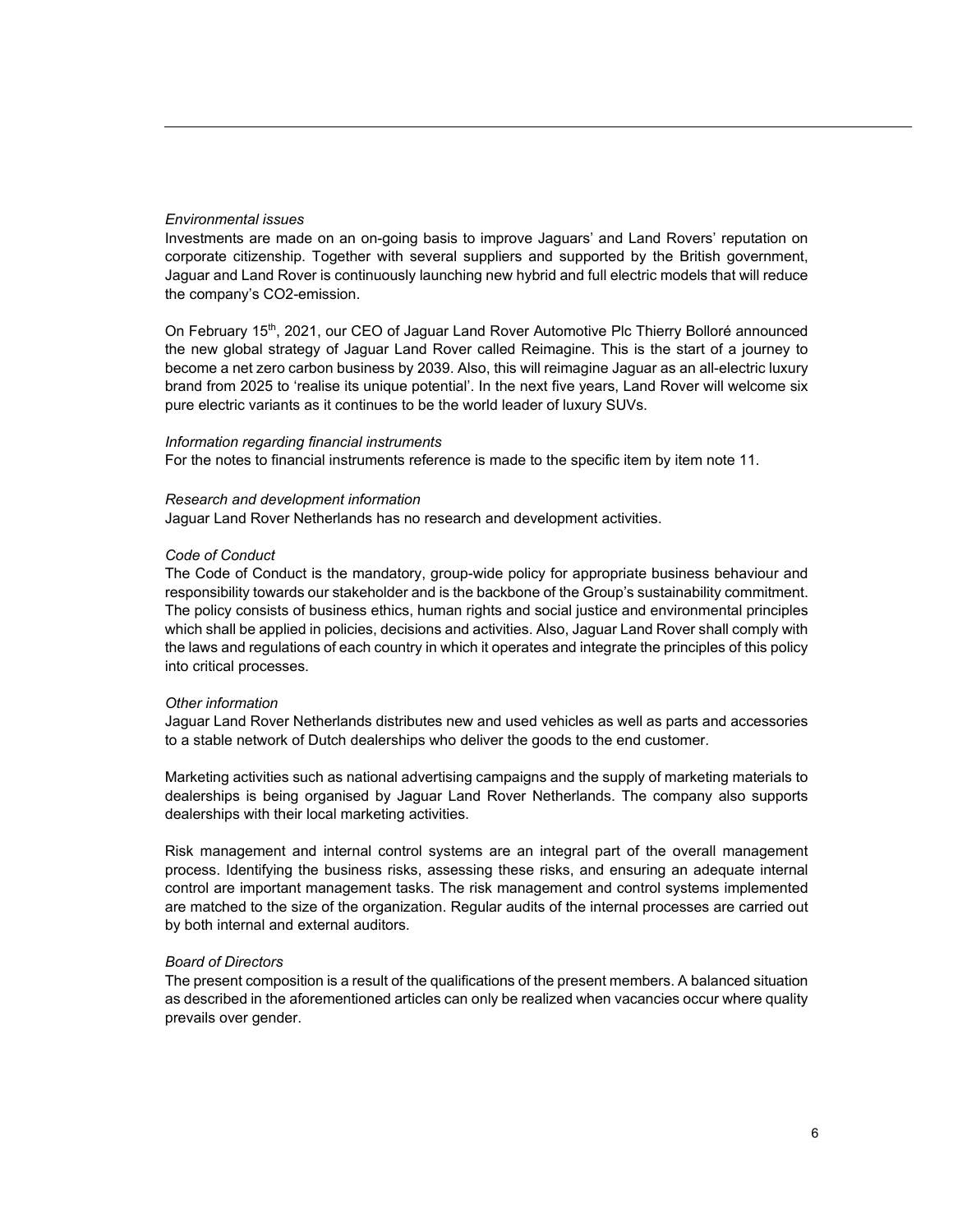#### *Outlook*

Despite the impact of the semiconductor shortage on production and sales, Jaguar Land Rover Netherlands continues to see strong demand for its products. As at the 31 March 2022, the total order book has grown to a record level of 1.700 units. Demand for the New Range Rover and New Defender are particularly strong and account for 50% of this order bank. On May 10<sup>th</sup>, 2022, the New Range Rover Sport is revealed. The launch of this model will also boost sales in 2022-2023.

The conflict in Ukraine has not materially impacted our wholesale volumes in quarter 4 2021-2022. The impact on production has also been limited due to active management of the parts supply chain, including developing alternatives for the relatively small number of parts that are sourced from the affected countries. However, it is difficult to predict how supply and inflationary pressures will impact the coming quarters in 2022-2023.

Measures taken by Management (like strict cost control, pull volume strategy) to mitigate the risks and to improve our resilience against negative effects of the Covid-19 pandemic and the semiconductor shortage continue to be beneficial for fiscal year 2022/23. Management trusts therefore that based upon the scenarios, current finance structure and financial performance the company is able to continue on a going concern basis.

The new global strategy as mentioned before will create a sustainability-rich reimagination of modern luxury, unique customer experiences, and positive societal impact. A streamlined structure will deliver greater agility and promote an efficiency of focus. These changes will set us on a path towards double-digit EBIT margin and positive cash flow, as it is the ambition of Jaguar Land Rover to achieve positive cash net-of-debt by 2025 with a value creation approach delivering quality and profit-overvolume.

No investments are planned by Jaguar Land Rover Netherlands for 2022/23.

Utrecht, May 23th, 2022

M.A.M. Bienemann Managing Director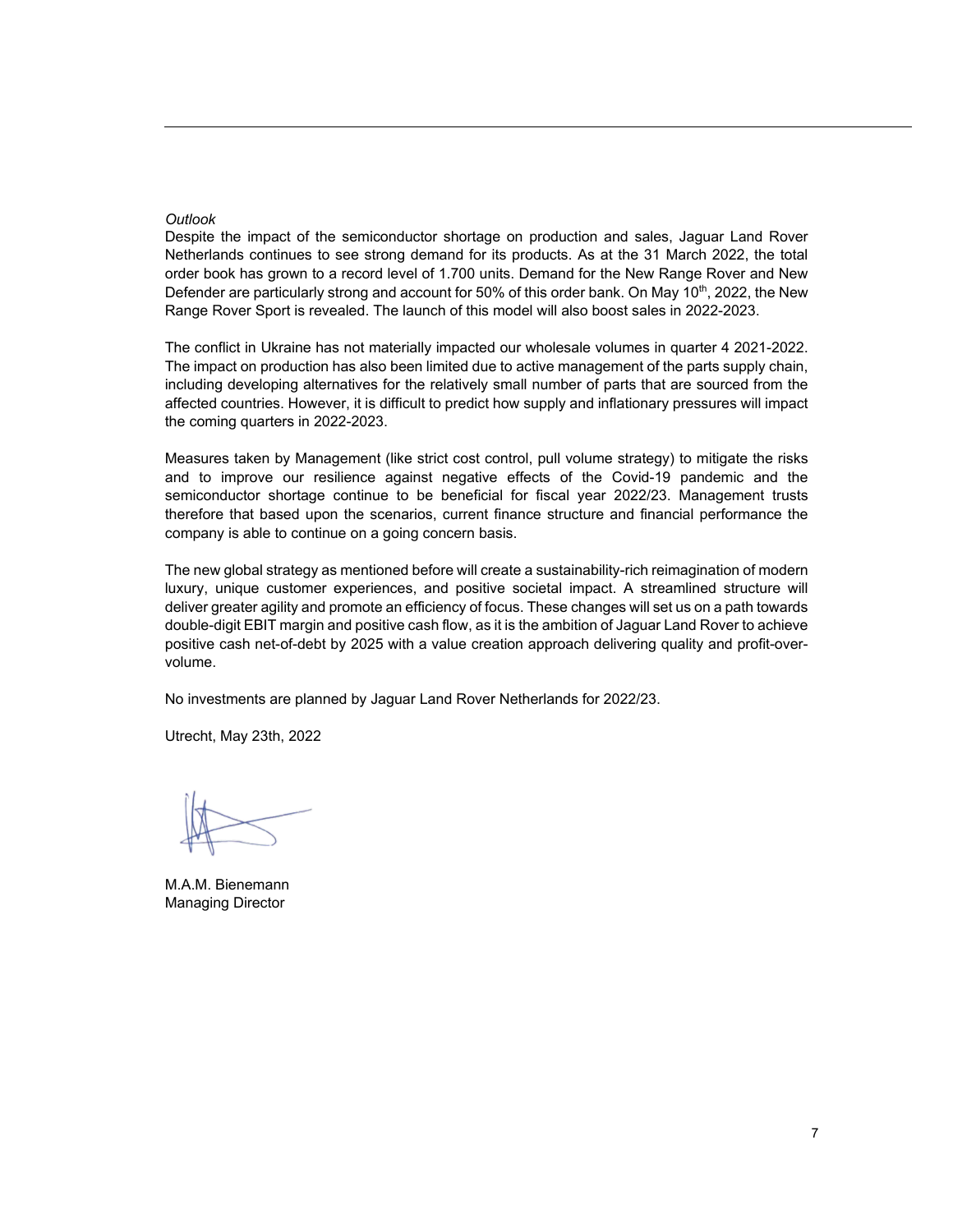# **Annual accounts**

# **Balance sheet before appropriation of profit as at March 31 2022**

|                               | Ref |        | EUR000 EUR000 |        | EUR000 EUR000 |
|-------------------------------|-----|--------|---------------|--------|---------------|
| Assets                        |     |        |               |        |               |
| <b>Fixed assets</b>           |     |        |               |        |               |
| Tangible fixed assets         | 3   | 20     |               | 45     |               |
| <b>Financial fixed assets</b> | 4   | 579    |               | 579    |               |
|                               |     |        | 599           |        | 624           |
| <b>Current assets</b>         |     |        |               |        |               |
| Inventories                   | 5   | 7.887  |               | 11.689 |               |
| Trade and other receivables   | 6   | 13.252 |               | 20.281 |               |
| Cash and cash equivalents     | 7   | 4.594  |               | 829    |               |
|                               |     |        | 25.733        |        | 32.799        |
|                               |     |        | 26.332        |        | 33.423        |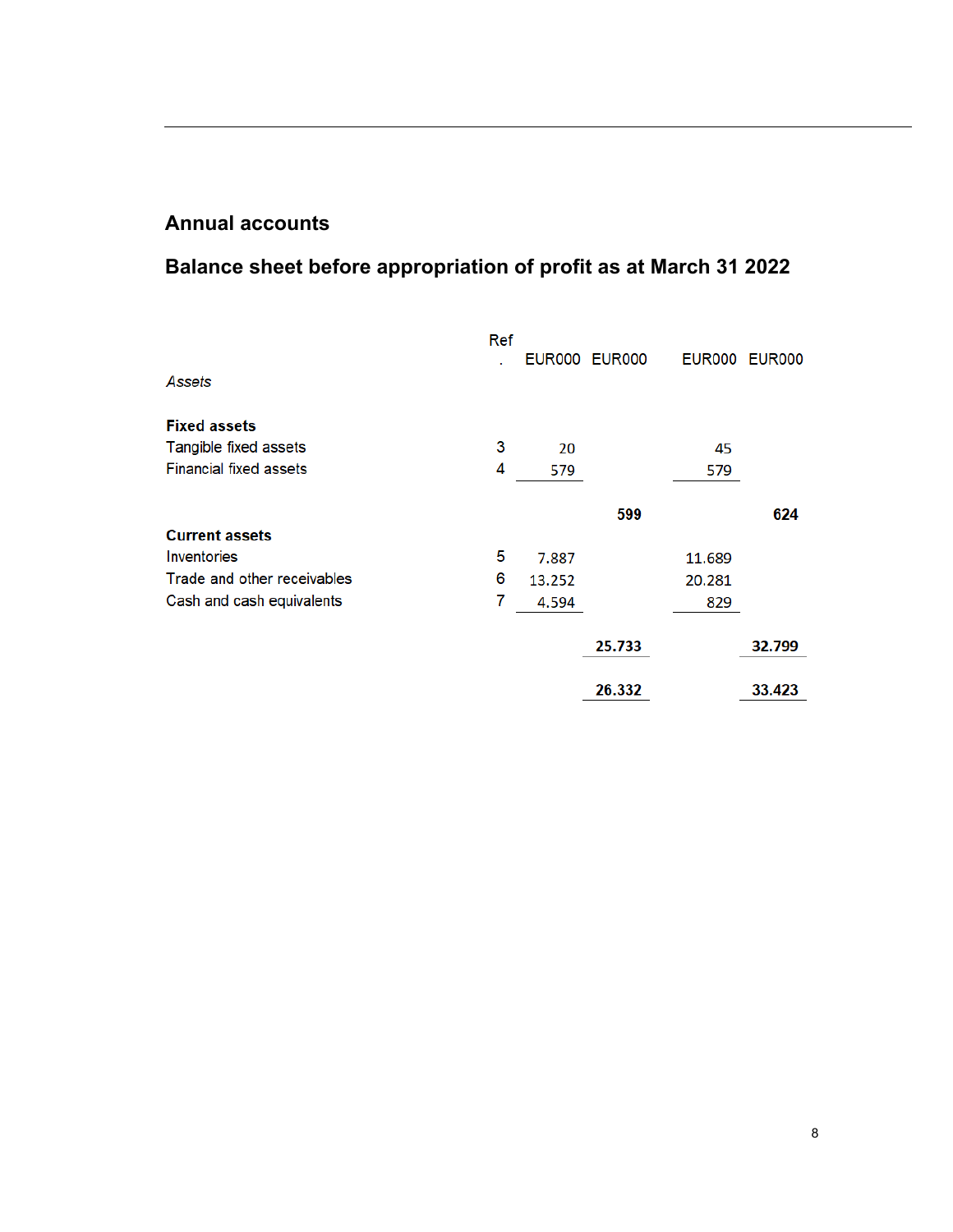|                                    |    |           | <b>March 31 2022</b> |                   | <b>March 31 2021</b> |
|------------------------------------|----|-----------|----------------------|-------------------|----------------------|
|                                    |    | Ref EUR00 | 0 EUR000             | <b>EUR00</b><br>0 | <b>EUR000</b>        |
| <b>Shareholders' equity</b>        | 8  |           |                      |                   |                      |
| <b>Issued capital</b>              |    | 45        |                      | 45                |                      |
| Other reserves                     |    | 5.891     |                      | 5.006             |                      |
| Unappropriated profit for the year |    | 910       |                      | 885               |                      |
|                                    |    |           | 6.846                |                   | 5.936                |
| <b>Provisions</b>                  | 9  |           |                      |                   | 479                  |
| <b>Current liabilities</b>         | 10 |           | 19.486               |                   | 27.008               |
|                                    |    |           |                      |                   |                      |
|                                    |    |           | 26.332               |                   | 33.423               |

The notes on pages 12 to 35 are an integral part of these financial statements.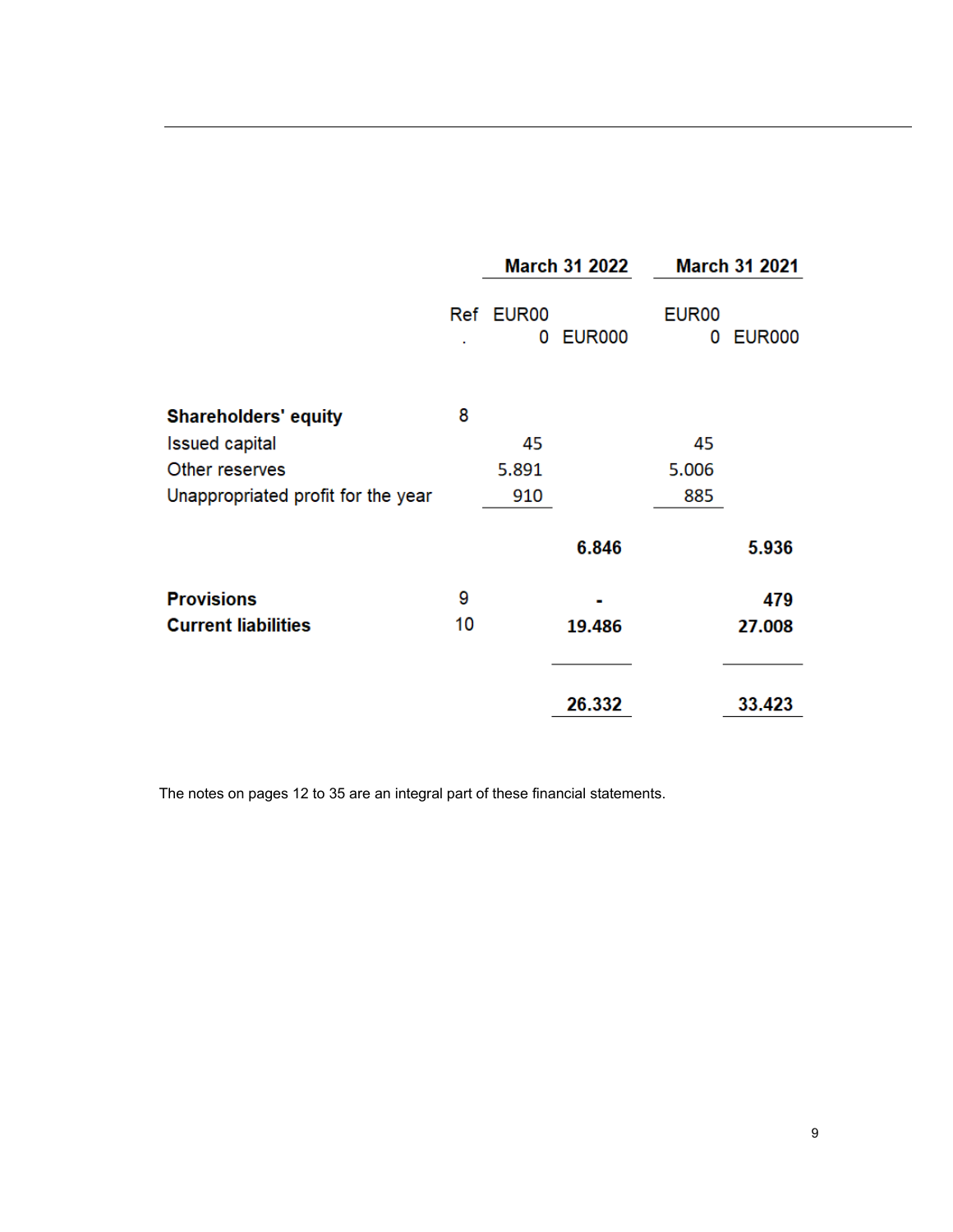# **Profit and loss account 2021/22**

|                                                     |     |               | 2021/2022     |               | 2020/2021     |
|-----------------------------------------------------|-----|---------------|---------------|---------------|---------------|
|                                                     | Ref | <b>EUR000</b> | <b>EUR000</b> | <b>EUR000</b> | <b>EUR000</b> |
| <b>Net turnover</b>                                 | 13  |               | 115.574       |               | 127.103       |
| <b>Total operating income</b>                       |     |               | 115.574       |               | 127.103       |
| Cost of outsourced work and<br>other external costs | 14  | 111.422       |               | 123.223       |               |
| Wages and salaries                                  | 15  | 2.638         |               | 2.238         |               |
| Social security charges                             | 15  | 262           |               | 297           |               |
| Depreciation of tangible fixed<br>assets            | 16  | 31            |               | 41            |               |
| Other operating expenses                            | 17  | 65            |               | 61            |               |
| <b>Total operating expenses</b>                     |     |               | 114.418       |               | 125.860       |
| <b>Operating result</b>                             |     |               | 1.156         |               | 1.243         |
| Interest income and similar<br>income               | 18  |               | 7             |               | 7             |
| Interest expenses and similar<br>charges            | 18  |               |               |               |               |
| <b>Result before tax</b>                            |     |               | 1.163         |               | 1.250         |
| <b>Taxation previous years</b>                      |     |               |               |               |               |
| Tax on result                                       | 19  |               | $253 -$       |               | $365 -$       |
| <b>Net result</b>                                   |     |               | 910           |               | 885           |

The notes on pages 12 to 35 are an integral part of these financial statements.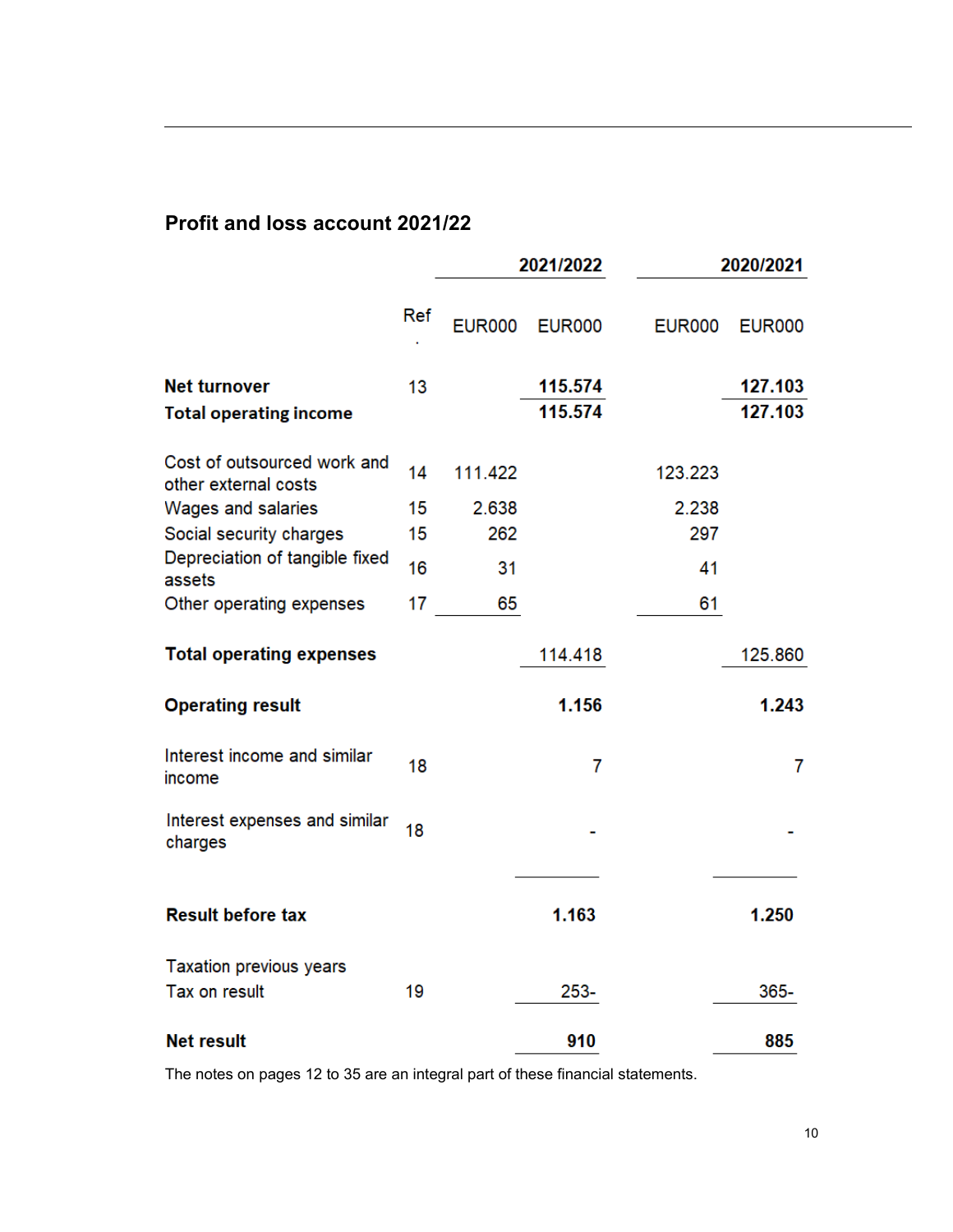# **Cash flow statement 2021/22**

According to RJ 360.104, the cash flow statement has been omitted as Jaguar Land Rover Nederland B.V. is a subsidiary of Jaguar Land Rover Plc. which includes a cash flow statement in its consolidated financial statements. These consolidated financial statements will be made available on the website www.jaguarlandrover.com.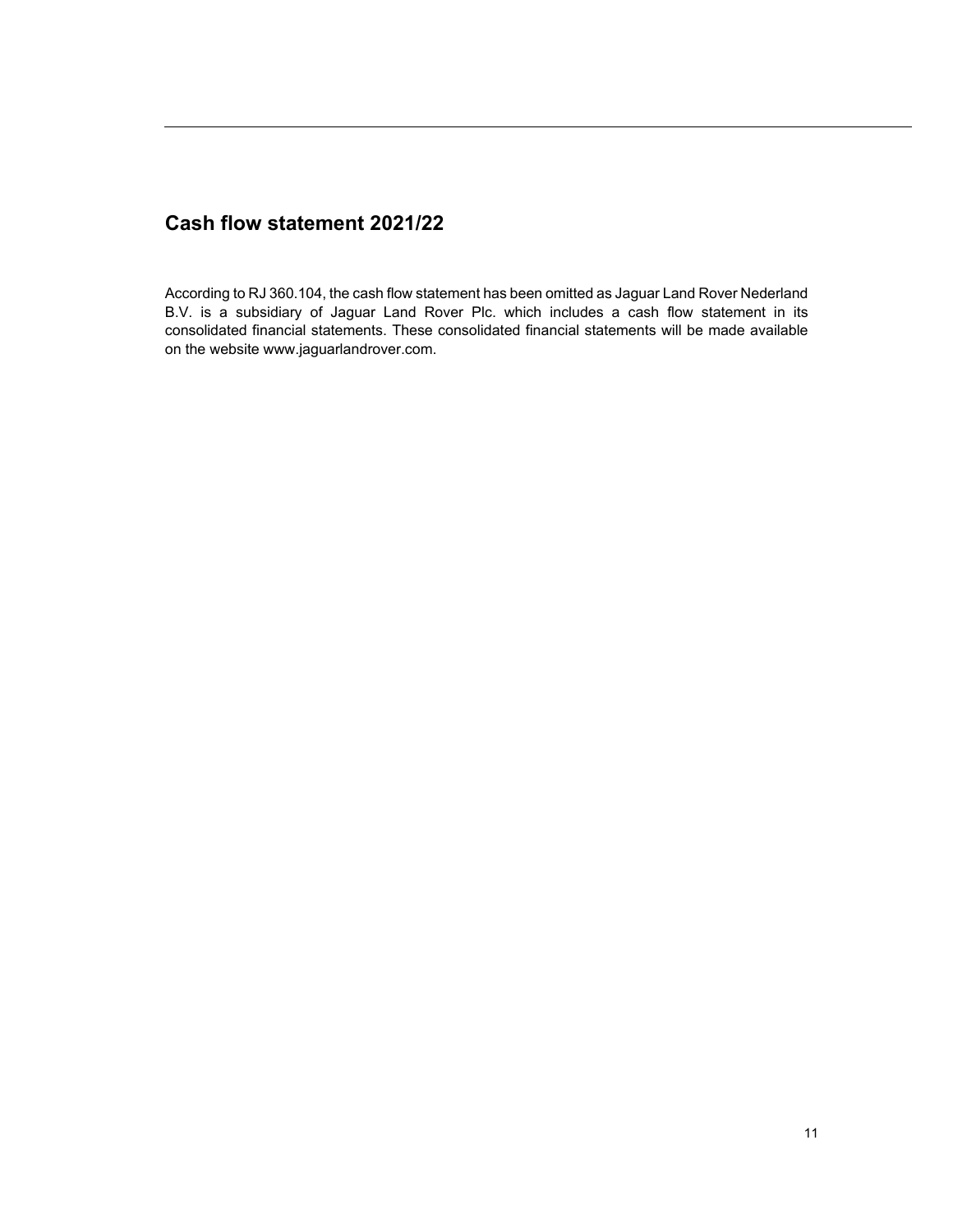# **Notes to the financial statements**

# **1 General**

# *1.1 Reporting entity and relationship with parent company*

Jaguar Land Rover Nederland B.V., having its legal seat in Vianen and the office is located at Brigss Office – Van Deventerlaan 31 - 51, 3528 AG Utrecht, is primarily engaged in marketing, buying and selling Jaguar and Land Rover vehicles and related parts and accessories. These products are entirely obtained within the Jaguar Land Rover Group and are mainly distributed to the dealer network in the Netherlands.

Jaguar Land Rover Nederland B.V. is registered in the Dutch Chamber of Commerce with registration number 23074977.

Jaguar Land Rover Nederland B.V. belongs to the Jaguar Land Rover Plc. The ultimate parent company of this group is Tata Group in India. The annual accounts of Jaguar Land Rover Nederland B.V. are included in the consolidated annual accounts of Tata Motors Ltd. in India. Copies of the consolidated annual accounts of 2021/22 Tata Motors Ltd. are available at cost price from the offices of Jaguar Land Rover Nederland B.V.

# *1.2 Financial reporting period*

These financial statements cover the year 2021/22, which ended at the balance sheet date of 31 March 2022.

# *1.3 Going concern*

The financial statements of the Company have been prepared on the basis of the going concern assumption.

Reference is made to note 11 Risk Management and Financial Instruments on page 26 for more information regarding the consequences of the covid pandemic and semiconductor crisis.

#### *1.4 Basis of preparation*

The annual accounts are prepared according to the stipulations in chapter 9 Book 2 of the Dutch Civil Code.

The accounting policies applied for measurement of assets and liabilities and determination of results are based on the historical cost convention, unless otherwise stated in the further accounting principles.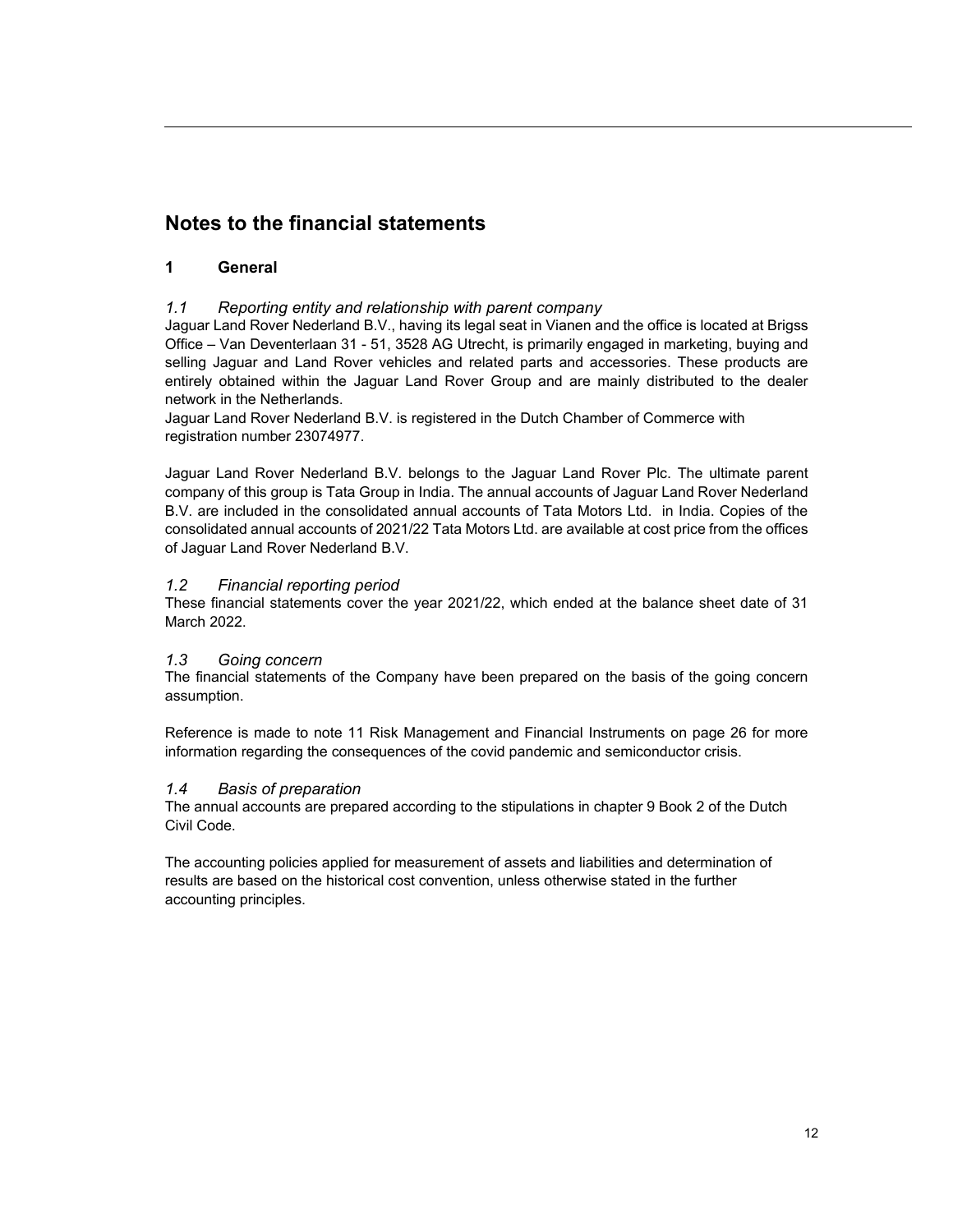# **2 Accounting policies for the measurement of assets and liabilities and the determination of the result**

#### *2.1 General*

Assets and liabilities are measured at historical cost, unless otherwise stated in the further principles. An asset is recognised in the balance sheet when it is probable that the expected future economic benefits that are attributable to the asset will flow to the Company and the asset has a cost price or value of which the amount can be measured reliably. Assets that are not recognised in the balance sheet are considered as off-balance sheet assets.

A liability is recognised in the balance sheet when it is expected that the settlement of an existing obligation will result in an outflow of resources embodying economic benefits and the amount necessary to settle this obligation can be measured reliably. Provisions are included in the liabilities of the Company. Liabilities that are not recognised in the balance sheet are considered as off-balance sheet liabilities.

An asset or liability that is recognised in the balance sheet, remains recognised on the balance sheet if a transaction (with respect to the asset or liability) does not lead to a major change in the economic reality with respect to the asset or liability. Such transactions will not result in the recognition of results. When assessing whether there is a significant change in the economic circumstances, the economic benefits and risks that are likely to occur in practice are taken into account. The benefits and risks that are not reasonably expected to occur, are not taken in to account in this assessment.

An asset or liability is no longer recognised in the balance sheet, and thus derecognised, when a transaction results in all or substantially all rights to economic benefits and all or substantially all of the risks related to the asset or liability are transferred to a third party. In such cases, the results of the transaction are directly recognised in the profit and loss account, taking into account any provisions related to the transaction.

If assets are recognised of which the Company does not have the legal ownership, this fact is being disclosed.

Income is recognised in the profit and loss account when an increase in future economic potential related to an increase in an asset or a decrease of a liability arises of which the size can be measured reliably. Expenses are recognised when a decrease in the economic potential related to a decrease in an asset or an increase of a liability arises of which the size can be measured with sufficient reliability.

Revenues and expenses are allocated to the respective period to which they relate. Revenues are recognised when the Company has transferred the significant risks and rewards of ownership of the goods to the buyer.

#### *2.2 Functional and presentation currency*

The financial statements are presented in euros ('EUR'), which is the Company's functional currency. All amounts have been rounded to the nearest thousand.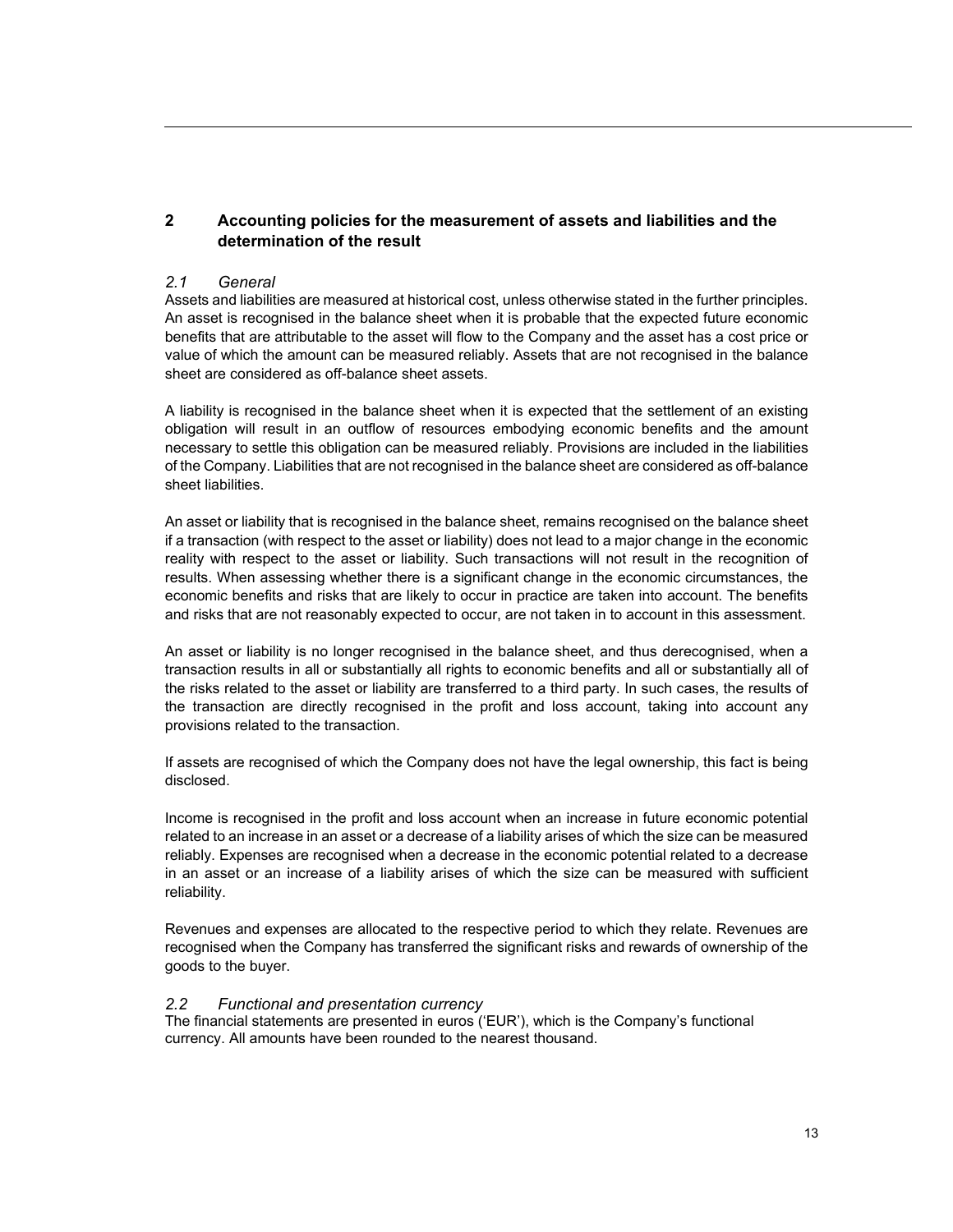## *2.3 Use of estimates*

In preparing these financial statements, management has made judgements, estimates and assumptions that affect the application of the accounting principles and the reported amounts of assets, liabilities, income and expenses. Actual results may differ from these estimates. Estimates and underlying assumptions are reviewed on an ongoing basis. Revisions to estimates are recognised prospectively.

The following accounting policies are in the opinion of management the most critical in preparing these financial statements and require judgements, estimates and assumptions: the valuation of inventories.

## *2.4 Financial instruments*

Financial instruments include investments in shares and bonds, trade and other receivables, cash items, loans and other financing commitments, derivative financial instruments, trade payables and other amounts payable. These financial statements contain the following financial instruments: loans and receivables, equity instruments and other financial liabilities.

Financial assets and liabilities are recognised in the balance sheet at the moment that the contractual risks or rewards with respect to that financial instrument originate.

Financial instruments are derecognised if a transaction results in a considerate part of the contractual risks or rewards with respect to that financial instrument being transferred to a third party. The company does not use derivative financial instruments (derivatives).

Financial instruments are initially measured at fair value, including discount or premium and directly attributable transaction costs. However, if financial instruments are subsequently measured at fair value through profit and loss, then directly attributable transaction costs are directly recognised in the profit and loss account at the initial recognition. After initial recognition, financial instruments are valued in the manner described below.

#### *Financial instruments held for trading*

Financial instruments (assets and liabilities) held for trading are carried at fair value and changes in the fair value are directly recognised in the profit and loss account. In the first period of recognition, attributable transaction costs are charged directly to the profit and loss account. Purchases and sales of financial assets that belong to the category held for trading are accounted for at the transaction date.

#### *Offsetting financial instruments*

A financial asset and a financial liability are offset when the entity has a legally enforceable right to set off the financial asset and financial liability and the Company has the firm intention to settle the balance on a net basis, or to settle the asset and the liability simultaneously. If there is a transfer of a financial asset that does not qualify for derecognition in the balance sheet, the transferred asset and the associated liability are not offset.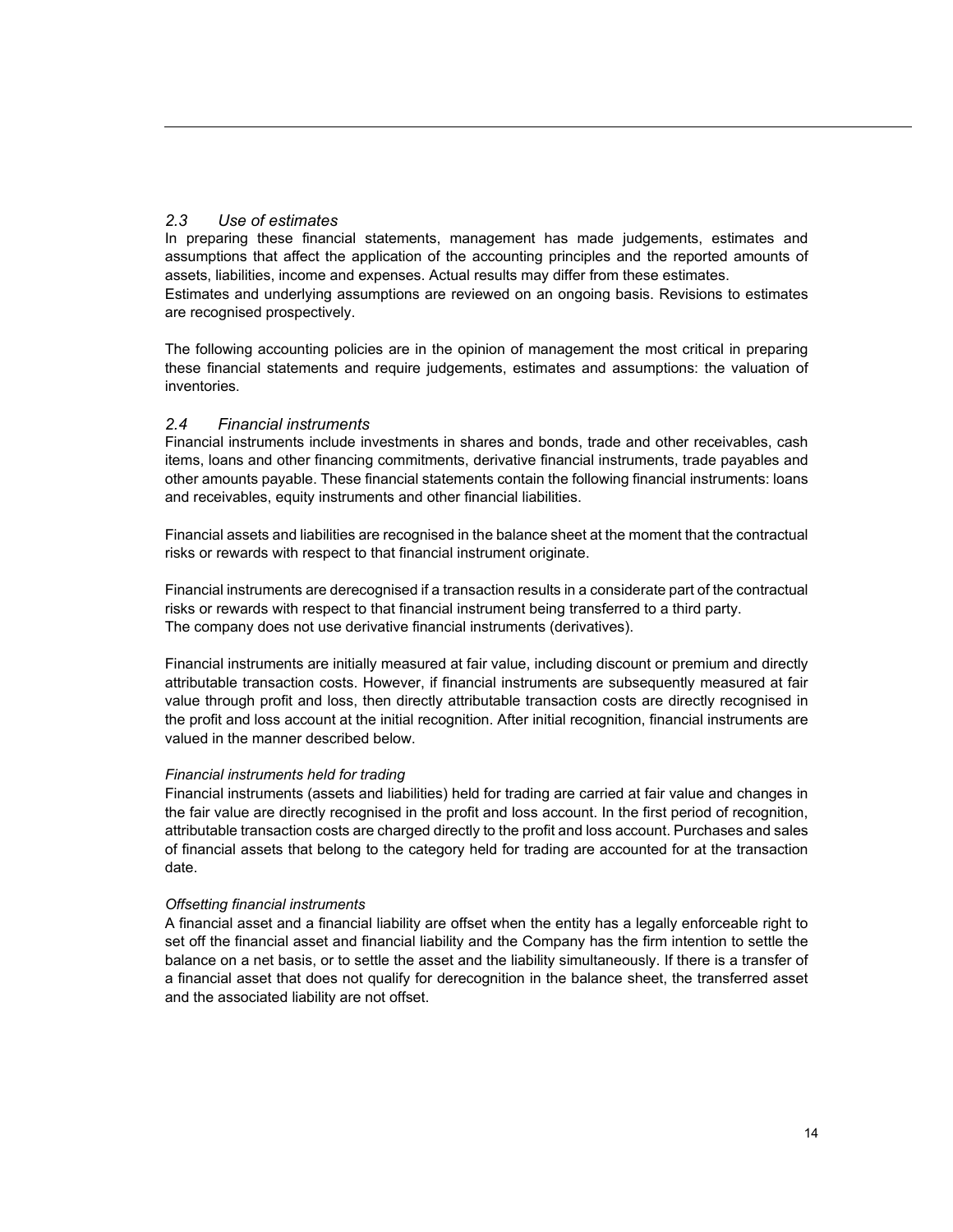# *2.5 Tangible fixed assets*

Tangible fixed assets are recognised in the balance sheet when it is probable that the expected future economic benefits that are attributable to the asset will flow to the Company and the cost of that asset can be measured reliably.

Machinery and equipment are valued at cost less straight-line depreciation over the estimated useful life. Any impairment as at the balance sheet date is taken into account. For determining whether an impairment charge in respect of a tangible fixed asset applies, reference is made to impairment of fixed assets. The cost comprises the price of acquisition or manufacture, plus other costs that are necessary to get the assets to their location and condition for their intended use.

Other fixed assets are valued at acquisition or production cost including directly attributable expenses, less straight-line depreciation over the estimated useful economic life, or market value if lower.

Depreciation is recognised in the profit and loss account on a straight-line basis over the estimated useful lives of each item of the tangible fixed assets, taken into account any estimated residual value of the individual assets. Depreciation starts as soon as the asset is available for its intended use and ends at decommissioning or divestment.

#### *2.6 Financial fixed assets*

The financial fixed assets consist of deposits. Financial fixed assets that are not part of a trade portfolio either and are held until maturity are valued at amortised cost or lower market value. When the market value is lower than the amortised cost price an impairment is accounted for. Reversal of an impairment is capped at the amortised cost price that would have been determined had it not concerned an impairment.

# *2.7 Impairment of fixed assets*

Tangible and financial fixed assets are assessed at each reporting date whether there is any indication of an impairment. If there are such indications, the recoverable amount of the asset concerned is estimated. The recoverable amount is the higher of value in use and net realisable value. If it is not possible to assess the recoverable amount for an individual asset, the recoverable amount of the cash-generating unit to which the asset belongs, is identified.

When the carrying amount of an asset or cash-generating unit exceeds its recoverable amount, an impairment loss is recognised for the difference between the carrying amount and the recoverable amount.

If it is established that a previously recognised impairment no longer applies or has declined, then the increased carrying amount of the assets in question is not set higher than the carrying amount that would have been determined had no asset impairment been recognised.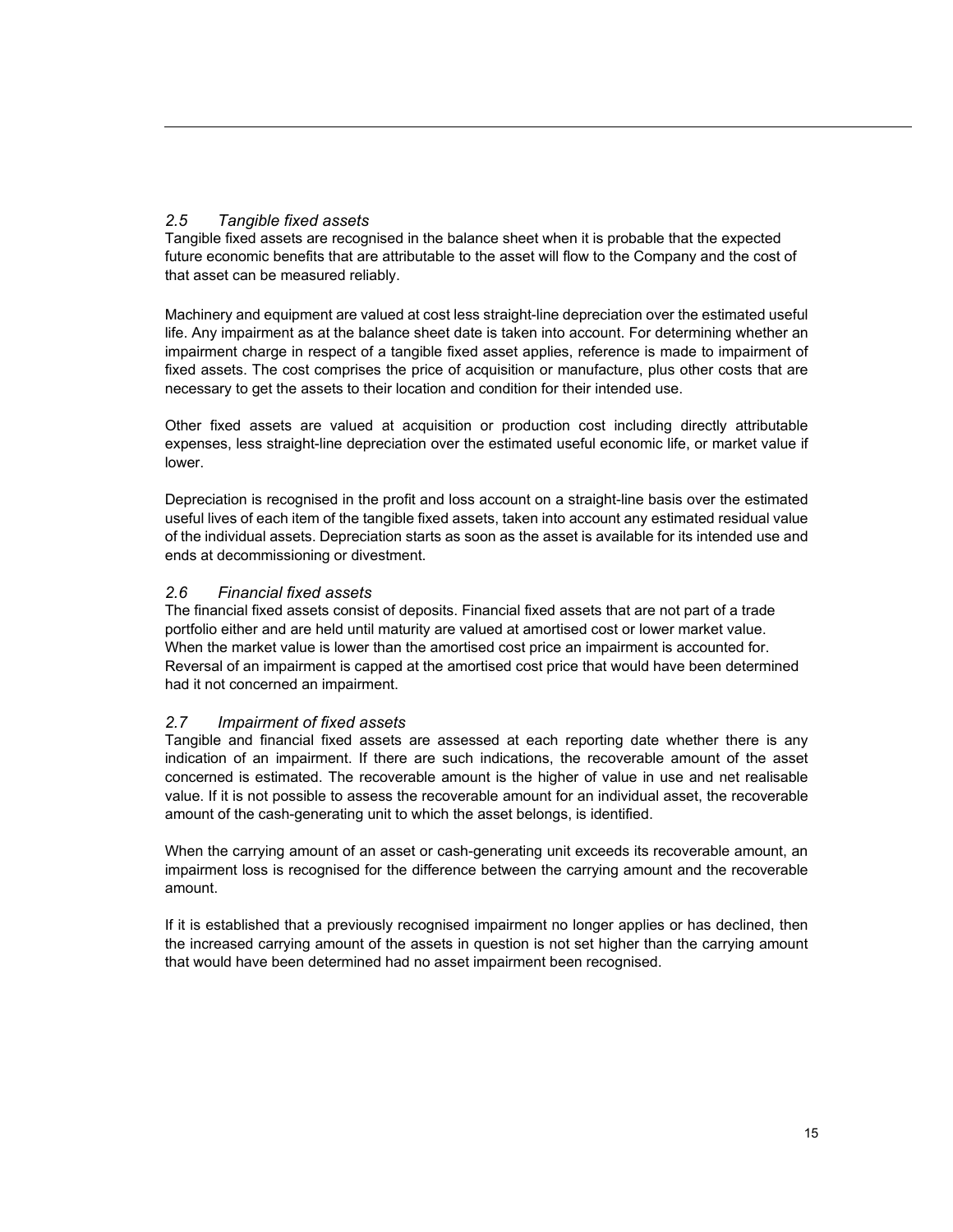## *2.8 Inventories*

Inventories are measured at the lower of cost and net realisable value. Cost includes the expenses for acquisition or manufacture, plus other expenditure to bring the inventories to their present location and condition. Net realisable value is based on the most reliable estimate of the amount the inventories will generate at the most, less costs still to make. Luxury tax is included for cars recorded as part of inventories for which a licence plate is obtained.

In Accordance with accounting principles generally accepted for financial reporting in The Netherlands, the buyback vehicles are accounted for in the balance sheet under stocks. Trade discounts, rebates and indemnities (to be) received in connection with purchasing are deducted from the costs of purchase.

## *2.9 Trade and other receivables*

Upon initial recognition the receivables are included at fair value and then valued at amortised cost. The fair value and amortized cost equal the face value. Provisions deemed necessary for the risk of doubtful accounts are deducted.

## *2.10 Cash and cash equivalents*

Cash and cash equivalents consist of cash in hand, cash at banks and deposits with a maturity of less than twelve months. Current account liabilities at banks are recognised under bank overdrafts forming part of current liabilities. Cash and cash equivalents are measured at nominal value. If cash equivalents are not readily available, this fact is taken into account upon measurement. Cash and cash equivalents that are not readily available to the Company within 12 months are presented under financial fixed assets.

#### *2.11 Shareholders' equity*

Financial instruments that are designated as equity instruments by virtue of the legal reality are presented under shareholders' equity. Payments to holders of these instruments are deducted from the shareholders' equity as part of the profit distribution.

#### *2.12 Provisions*

A provision is recognised if the following applies:

- the Company has a legal or constructive obligation, arising from a past event; and

- the amount can be estimated reliably; and

- it is probable that an outflow of resources embodying economic benefits will be required to settle the obligation.

Rights and obligations resulting from contracts under which neither party has performed any of its obligations or both parties have partially performed their obligations to an equal extent, are not recognised. Recognition occurs when the consideration to be received is not (or no longer) in balance with the performance obligation of the Company and this imbalance has adverse effects for the Company.

If all or part of the payments that are necessary to settle a provision are likely to be fully or partially compensated by a third party upon settlement of the provision, then the compensation amount is presented separately as an asset.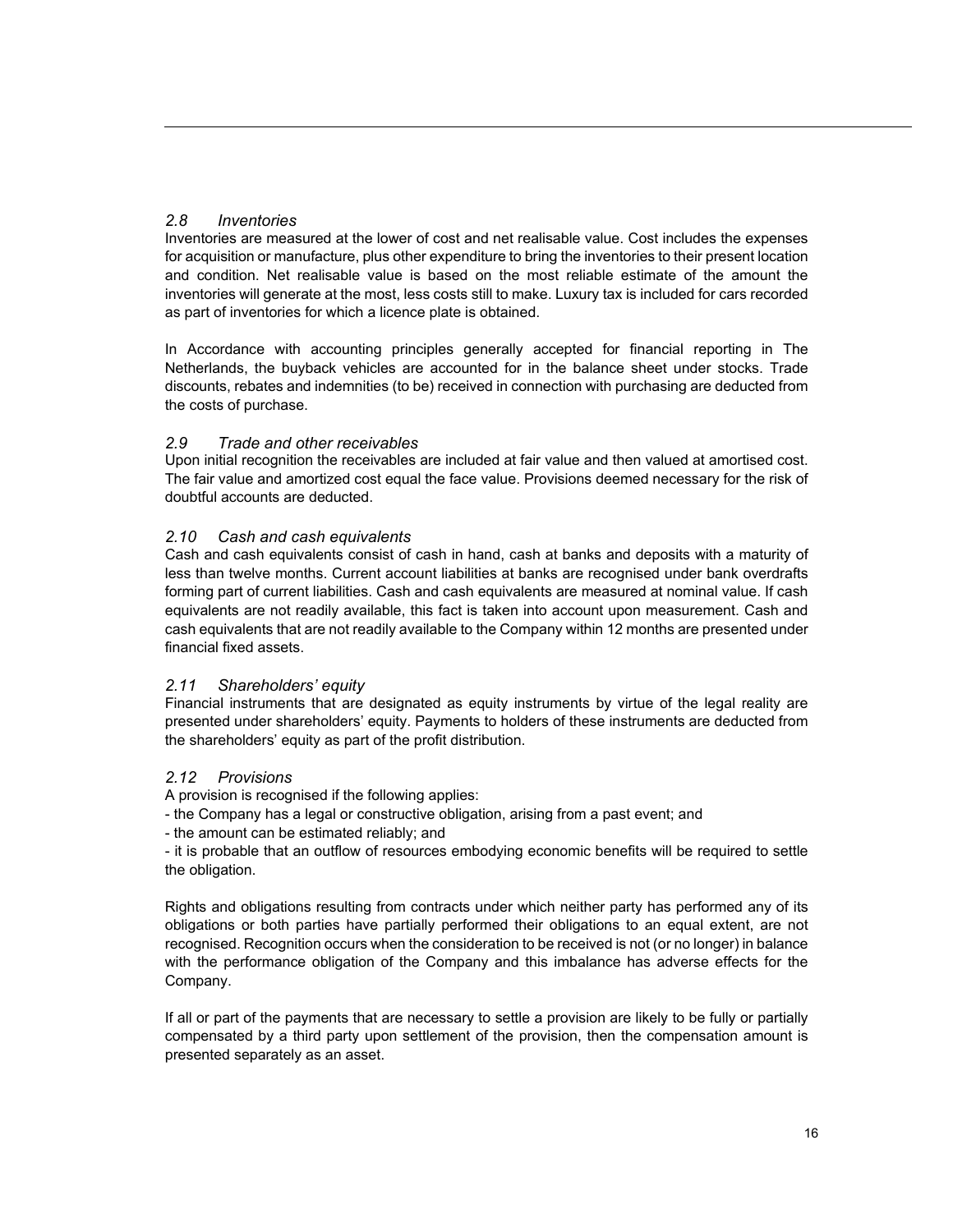If the time value of money is material and the period over which the cash outflows are discounted is more than one year, provisions are measured at the present value of the best estimate of the cash outflows that are expected to be required to settle the liabilities and losses. The provisions are measured at nominal value if the time value of money is not material or if the period over which the cash outflows are discounted is no longer than one year.

#### *Provision for restructuring costs*

A restructuring provision is recognised when at the balance sheet date the entity has a detailed formal plan, and ultimately at the date of preparation of the financial statements a valid expectation of implementation of the plan has been raised in those that will be impacted by the reorganization. A valid expectation exists when the implementation of the reorganization has been started, or when the main elements of the plan have been announced to those for whom the reorganization will have consequences.

#### *2.13 Current liabilities*

Current liabilities and other financial commitments are measured after their initial recognition at amortised cost on the basis of the effective interest rate method. The effective interest is directly recorded in the profit and loss account.

#### *2.14 Revenue recognition*

#### *Sale of goods*

Revenue from the sale of goods is accounted for in net turnover at the fair value of the consideration received or receivable, net of returns and allowances, trade discounts, volume rebates, value added taxes and taxes on passenger cars (BPM).

Revenue from the sale of goods is recognised in the profit and loss account when the significant risks and rewards of ownership have been transferred to the buyer, the amount of the revenue can be determined reliably, recovery of consideration is probable, the associated costs and possible return of goods can be estimated reliably, and there is no continuing involvement with the goods.

The transfer of risks and rewards varies according to the conditions of the relevant sales contract. For the sale of dealer build-to-order cars, transfer occurs at the time of shipment (ex-factory) for EU produced vehicles and at customs clearance for UK build vehicles. For the sale of non-dealer tagged cars sold after shipment, transfer occurs on invoice date (usually at compound release). For the sale of parts, transfer usually occurs when the parts leave the warehouse.

#### *2.15 Costs of outsourced work and other external costs*

Costs are recognised on the historical cost convention and are allocated to the reporting year to which they relate. Cost of outsourced work and other external costs includes costs incurred in order to generate operating income, cost prices of vehicles and parts sold, insofar as these costs have been charged by third parties.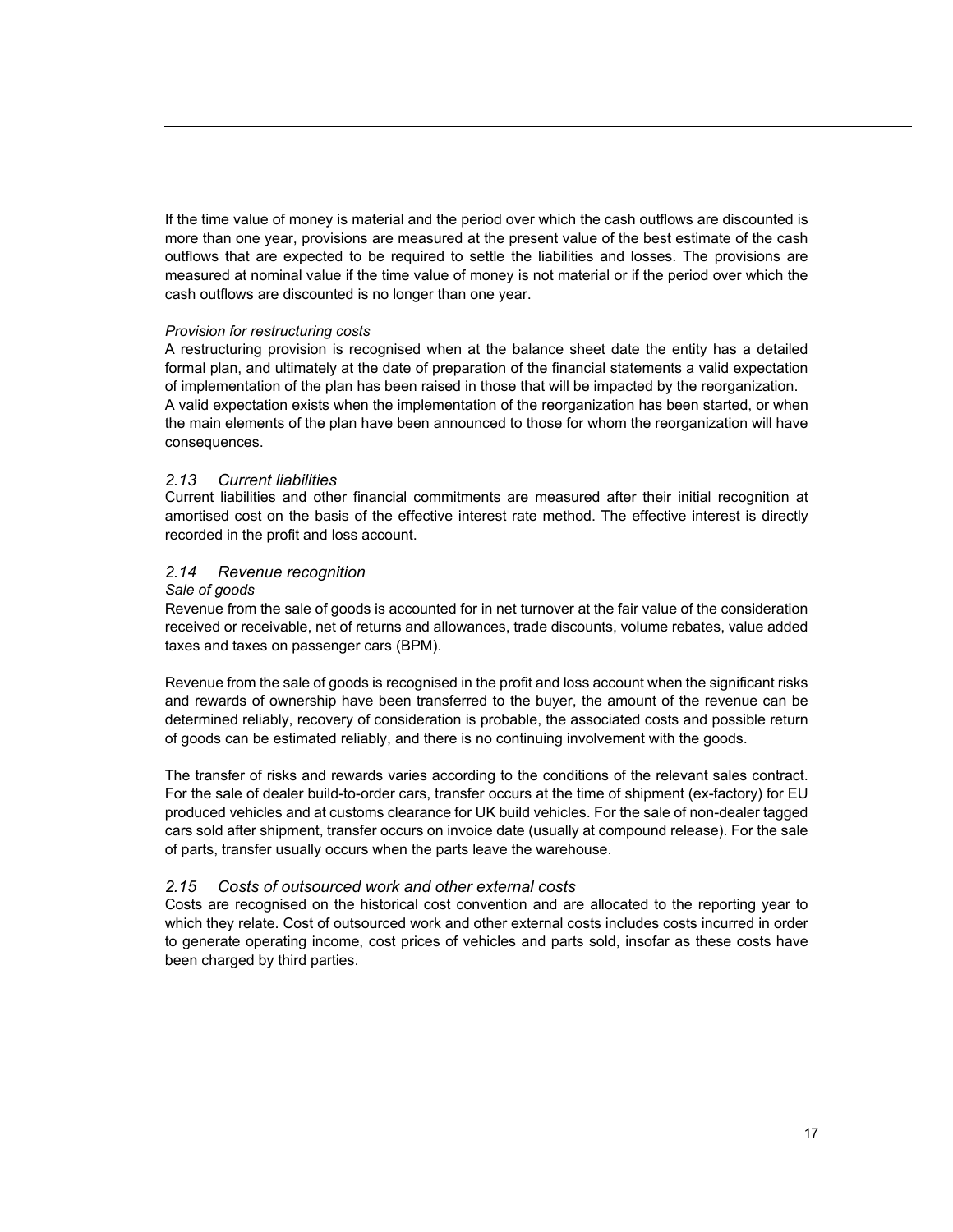## *2.16 Employee benefits/pensions*

Employee benefits are charged to the profit and loss account in the period in which the employee services are rendered and, to the extent not already paid, as a liability on the balance sheet. The Company has two pension schemes. One scheme provides defined pension benefits to staff upon reaching retirement age, depending on age, salary and years of service.

The related accrued entitlements are always fully financed in the related calendar year through – at least - cost effective contribution payments.

Furthermore, JLR has a defined contribution pension plan which is financed by contributions to an insurance company. The pension obligations of the plans are valued according to the 'valuation to pension fund approach'. This approach accounts for the contribution payable to the pension provider as an expense in the profit and loss account.

The annual contribution payments are based on the age dependable table as provided by the insurance company. The pensionable salary is based on the gross wage net of a deductible (of EUR 2,054,579). The pensionable salary is capped (at EUR 100,000). The annual employer-paid contribution is at least 4% and capped at 4% of the pensionable salary.

The capital available for the purchase of a pension equals the investment value as at pension date. The return on the contribution payments has not been guaranteed. Based on the administrative regulations the group has no other obligations than the annual contribution payments.

#### *2.17 Leasing*

All leases entered into by the company are classified as operational lease by which the company acts as lessor and therefore the risks and rewards of ownership of the leased object are carried by the company. The buyback cars are part of the inventory and the buyback liability is presented as current liabilities.

#### *2.18 Operating expenses*

Operating expenses include the expense of the Managing Director and the administration department. This also includes costs incurred in order to generate operating income, insofar as these costs have been charged by third parties, namely marketing cost.

#### *2.19 Depreciation*

Tangible fixed assets are depreciated over their expected useful life as from the inception of their use. Land and investment property are not depreciated. Future depreciation is adjusted if there is a change in estimated useful life.

#### *2.20 Interest income and expenses*

Interest income and similar income and interest expenses and similar charges are time apportioned, taking into account the effective interest rate for the relating assets and liabilities. The treatment of interest expenses for loans received takes account of any transaction costs.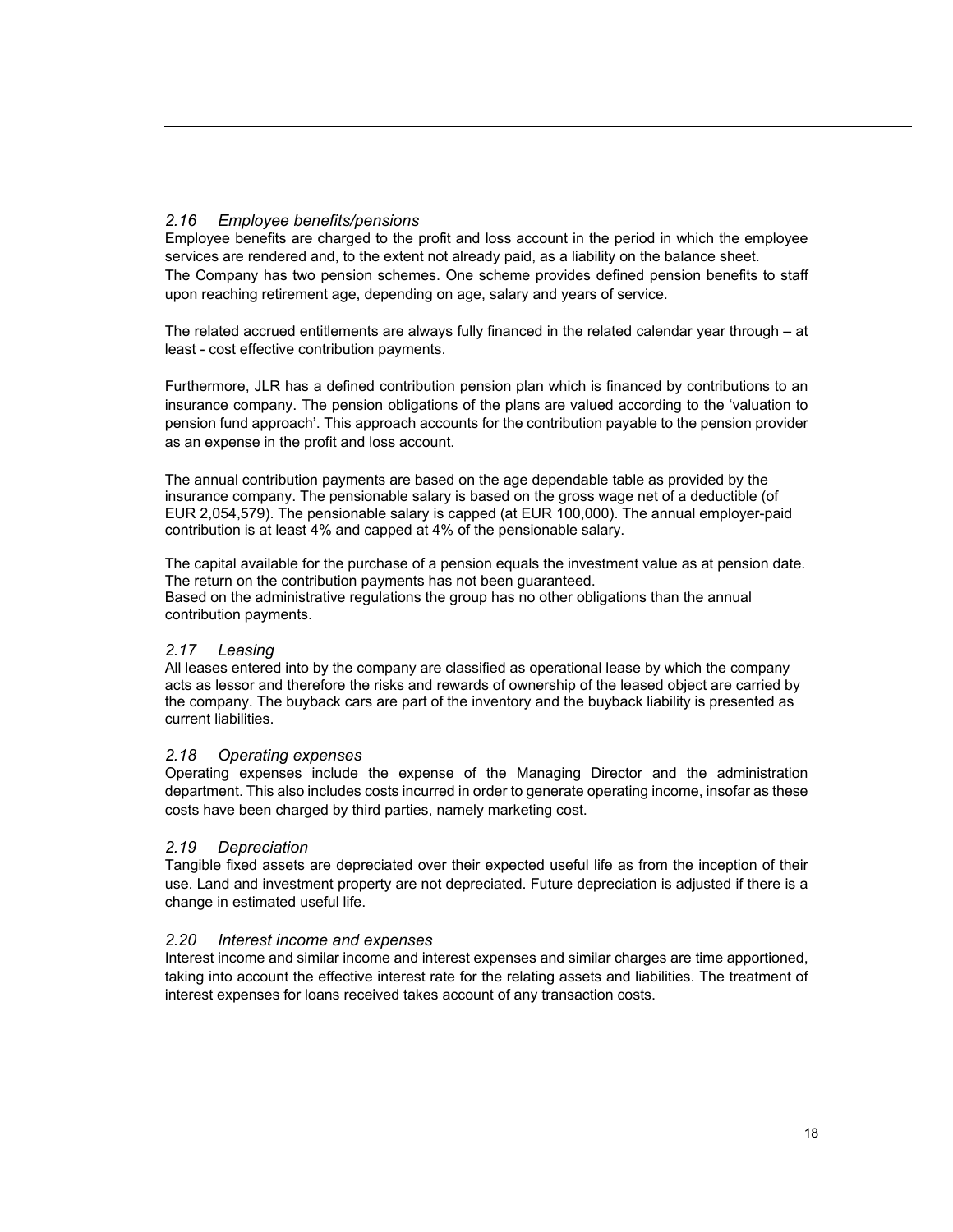## *2.21 Taxation*

Profit tax is calculated on the profit/loss before taxation in the profit and loss account, considering any losses carried forward from previous financial years (insofar as these are not included in deferred tax assets), tax-exempt items and non-deductible expenses, and using current tax rates. Also taken into account are changes in deferred tax assets and deferred tax liabilities owing to changes in the applicable tax rates.

Corporate income tax comprises the current and deferred corporate income tax payable and deductible for the reporting period. Corporate income tax is recognized in the profit and loss account.

Current tax comprises the expected tax payable or recoverable on the taxable profit or loss for the financial year, calculated using tax rates enacted or substantively enacted at the reporting date, and any adjustments to tax payable in respect of previous years.

If the carrying amount of assets and liabilities for financial reporting purposes differ from their values for tax purposes (tax base), this results in temporary differences.

For taxable temporary differences, a provision for deferred tax liabilities is recognized.

For deductible temporary differences, available tax losses and unused tax credits, a deferred tax asset is recognized, but only to the extent that it is probable that future taxable profits will be available for set-off or compensation. Deferred tax assets are reviewed at each reporting date and reduced to the extent that it is no longer probable that the related tax benefit will be realized.

The measurement of deferred tax liabilities and deferred tax assets is based on the tax consequences following from the manner in which the Company expects, at the balance sheet date, to realize or settle its assets, provisions, debts and accrued liabilities. Deferred tax assets and liabilities are measured at nominal value.

#### *2.22 Determination of fair value*

The fair value of a financial instrument is the amount for which an asset can be sold or a liability settled, involving parties who are well informed regarding the matter, willing to enter into a transaction and are independent from each other.

— The fair value of non-listed financial instruments is determined by discounting the expected cash flows to their present value, applying a discount rate that is equal to the current risk-free market interest rate for the remaining term, plus credit and liquidity surcharges.

#### *2.23 Related parties*

Transactions with related parties are disclosed if they have not been entered into at arm's length. Disclosed are the nature and amounts involved with such transactions, and other information that is deemed necessary for an insight into the transactions. In the year 2021/22 there have been no transaction with related parties which have not been entered at arm's length.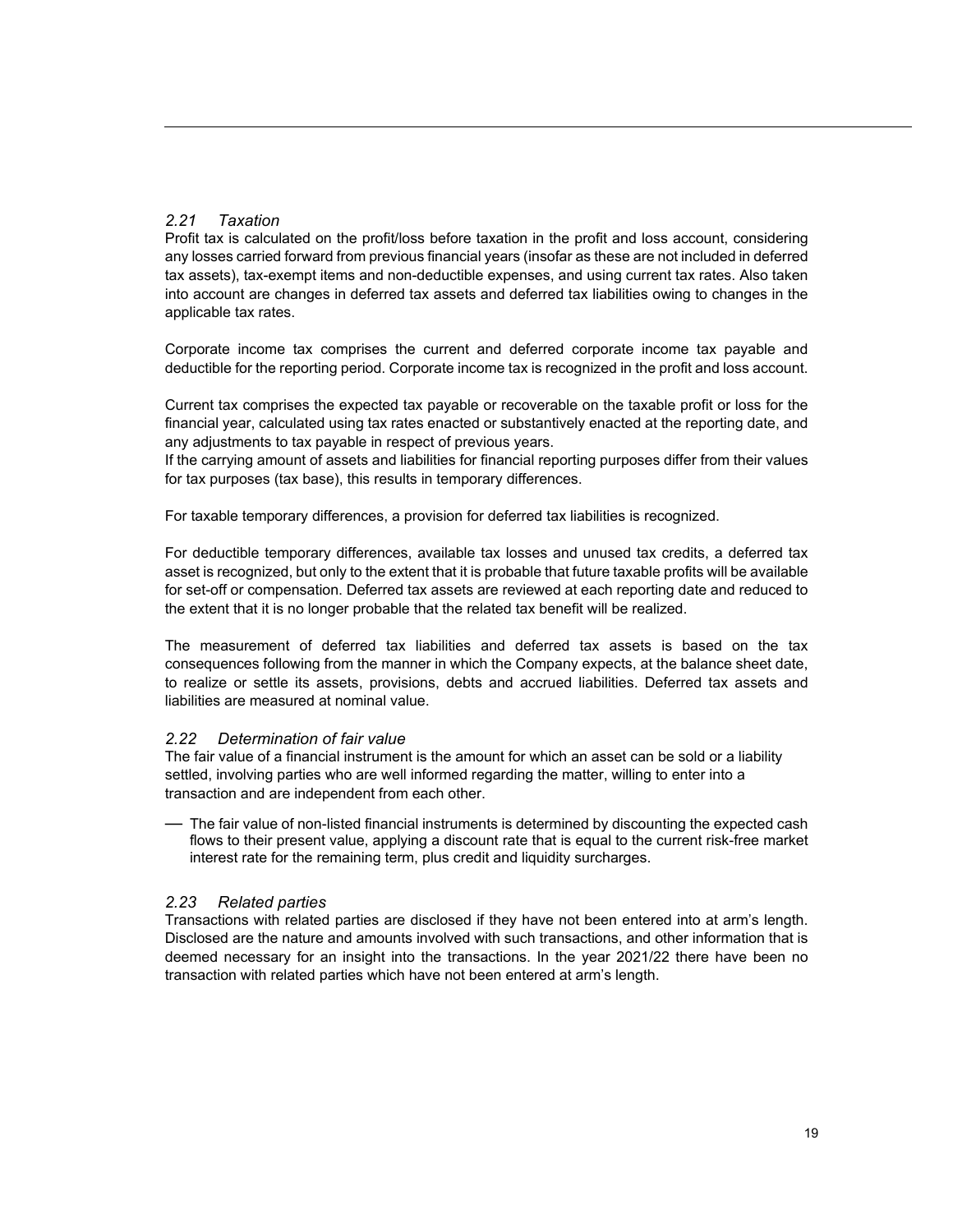## *2.24 Subsequent events*

Events that provide further information on the actual situation at the balance sheet date and that appear before the financial statements are being prepared, are recognized in the financial statements.

Events that provide no information on the actual situation at the balance sheet date are not recognized in the financial statements. When those events are relevant for the economic decisions of users of the financial statements, the nature and the estimated financial effects of the events are disclosed in the financial statements.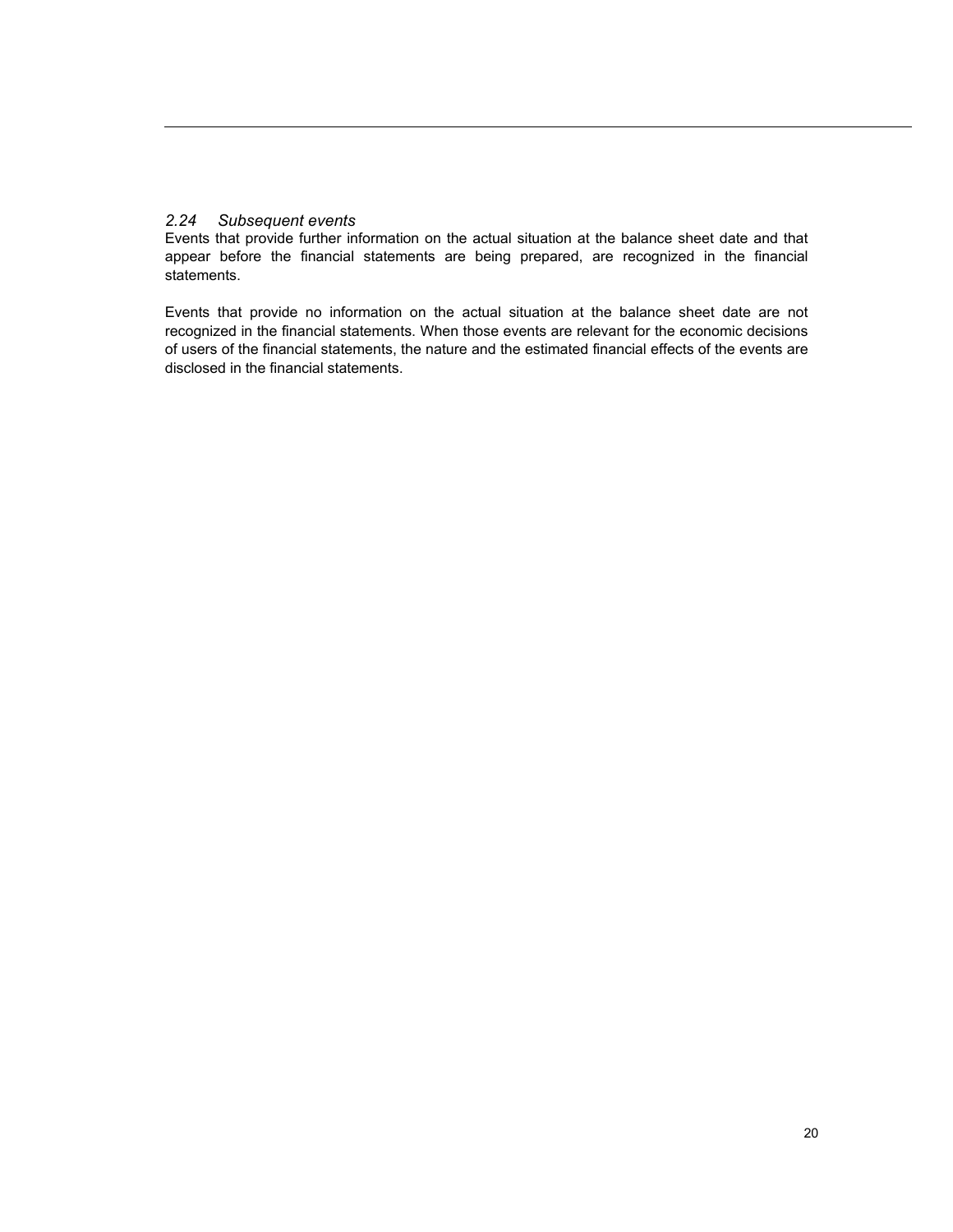# **3 Tangible fixed assets**

|                                             | <b>Equipment</b> | <b>Other fixed assets</b> | <b>Total</b>  |
|---------------------------------------------|------------------|---------------------------|---------------|
|                                             | <b>EUR000</b>    | <b>EUR000</b>             | <b>EUR000</b> |
| <b>April 1 2021</b>                         |                  |                           |               |
| <b>Acquisition costs</b>                    | 255              | 67                        | 322           |
| Accumulated impairments and<br>depreciation | $-211$           | $-66$                     | -277          |
| <b>Book value</b>                           | 44               | 1                         | 45            |
| Movements 2021/22                           |                  |                           |               |
| <b>Additions</b>                            | 5                | 0                         | 5             |
| <b>Desinvestments</b>                       |                  |                           |               |
| Depreciation                                | $-30$            | $-1$                      | $-31$         |
| <b>Depreciation Desinvestments</b>          |                  |                           |               |
|                                             | $-25$            | -1                        | $-26$         |
| <b>31 March 2022</b>                        |                  |                           |               |
| <b>Acquisition costs</b>                    | 260              | 67                        | 327           |
| Accumulated impairments and<br>depreciation | $-241$           | $-67$                     | $-308$        |
| <b>Book value</b>                           | 19               | 0                         | 19            |
| <b>Depreciation rates</b>                   | 25,00%           | 25,00%                    |               |
|                                             |                  |                           |               |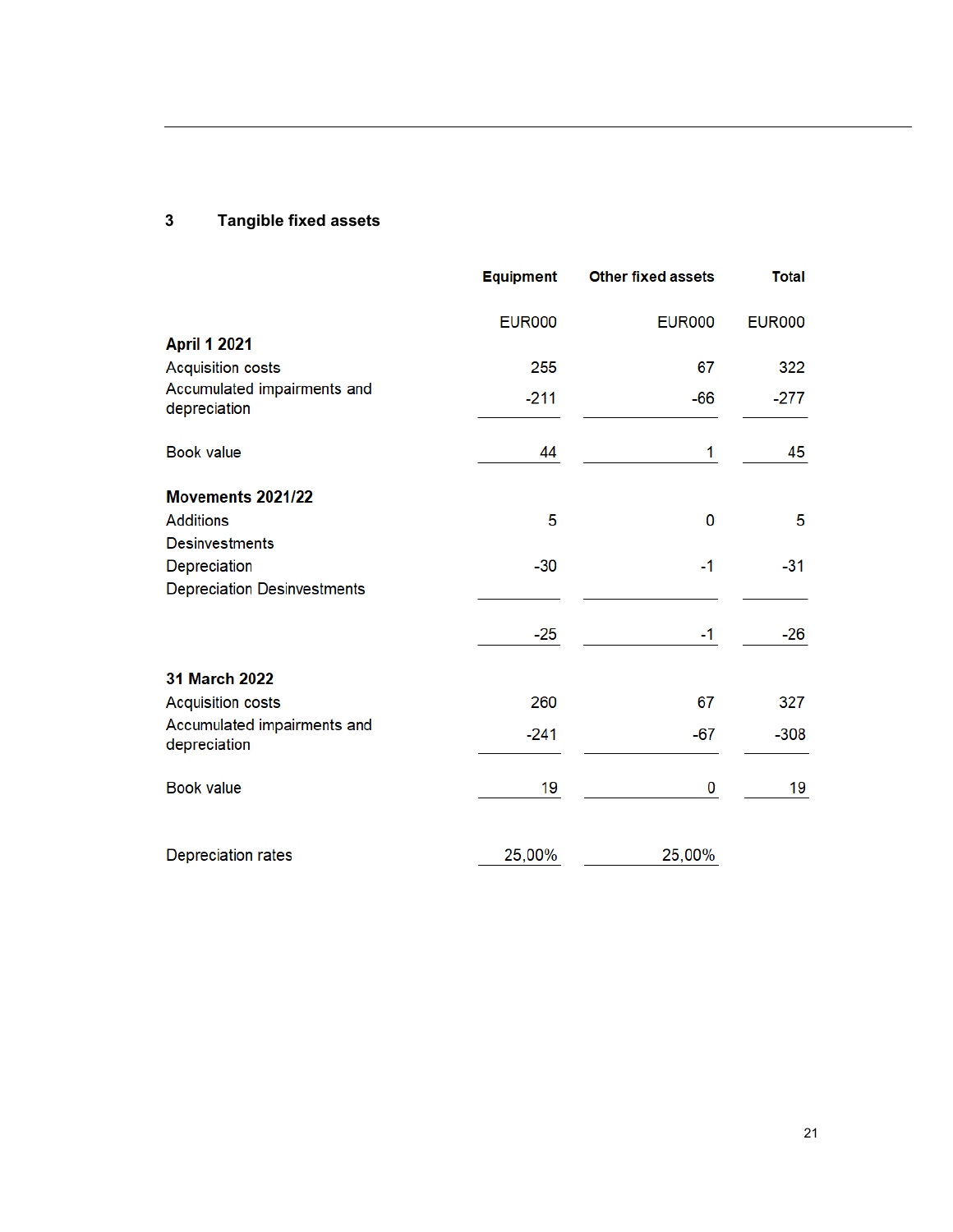#### **4 Financial fixed assets**

The Other receivables exist mostly of a deposit payment for the Luxury tax of EUR 500,000. As at balance sheet date the total deposits presented under the Other receivables amounted to EUR 579,230 (2020/2021: EUR 579,230).

|                      | <b>Other</b><br>receivables | <b>Total financial</b><br>fixed assets |
|----------------------|-----------------------------|----------------------------------------|
|                      | <b>EUR000</b>               | <b>EUR000</b>                          |
| <b>April 1 2021</b>  | 579                         | 579                                    |
| Movements 2021/22    | 0                           | 0                                      |
| <b>March 31 2022</b> | 579                         | 579                                    |

## **5 Inventories**

|                      |               | <b>Inventories</b> |               | Inventories impairment Luxury tax Total inventories |
|----------------------|---------------|--------------------|---------------|-----------------------------------------------------|
|                      | <b>EUR000</b> | <b>EUR000</b>      | <b>EUR000</b> | <b>EUR000</b>                                       |
| <b>April 1 2021</b>  |               |                    |               |                                                     |
| <b>Book value</b>    | 11.918        | $1.190 -$          | 961           | 11.689                                              |
| Movements 2021/22    | $4.532 -$     | 1.025              | 295-          | $3.802 -$                                           |
| <b>March 31 2022</b> |               |                    |               |                                                     |
| <b>Book value</b>    | 7.386         | $165 -$            | 666           | 7.887                                               |

The company has sold vehicles to rental companies with a buyback obligation. These vehicles are presented under inventories and represent a value of EUR 1,977,785 (FY 2020/21: EUR 3,087,378). The buyback liability is presented under the Current liabilities and represents a value of EUR 2,094,584 (FY 2020/21: EUR 3,605,453). These vehicles are depreciated over the duration of the contract period to the estimated market value. The contracts have an average duration of 9 months.

The number of cars with a buyback obligation will be further reduced in line with the reduction of our stock positions and the switch to a demand led production of vehicles.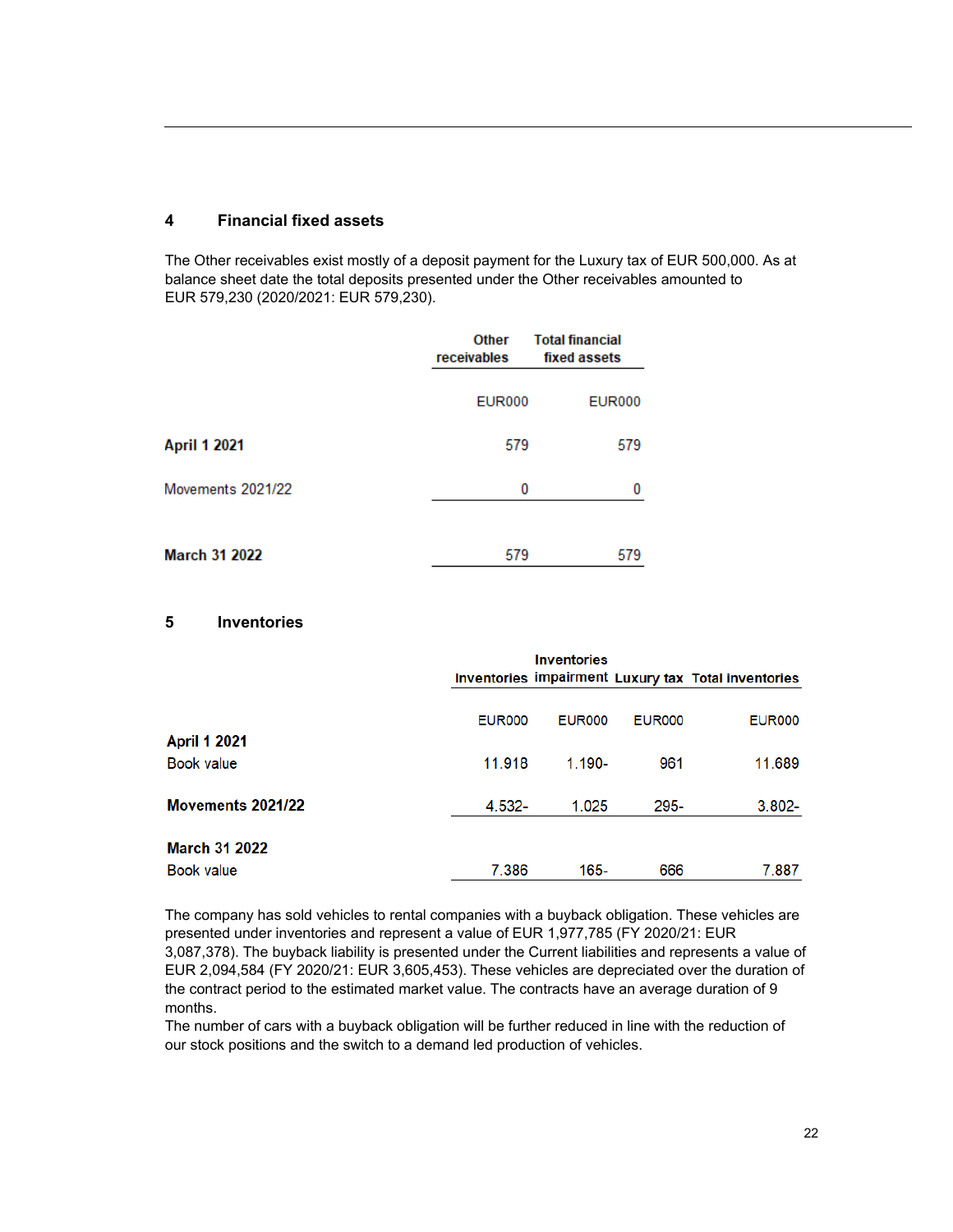## **6 Receivables**

|                                  |               | <b>March 31 2022</b>  |              | <b>March 31 2021</b>  |
|----------------------------------|---------------|-----------------------|--------------|-----------------------|
|                                  | <b>Total</b>  | <b>Term</b><br>1 year | <b>Total</b> | <b>Term</b><br>1 year |
|                                  | EUR000 EUR000 |                       |              | EUR000 EUR000         |
| <b>Trade debtors</b>             | 2.718         | 0                     | 11.574       | 0                     |
| Income tax receivables           | 76            | 0                     | 53           | 0                     |
| Amounts due from group companies | 9.625         | 0                     | 6.863        | 0                     |
| Prepaid pension costs            | 44            | 0                     | 17           | 0                     |
| Other receivables                | 789           | 0                     | 1.774        | 0                     |
|                                  | 13.252        | 0                     | 20.281       | 0                     |

Provisions on doubtful debtors 2021/22 exist of EUR 156.366 (2020/21 EUR 90.867). Other receivables mainly exist out of unbilled invoices.

#### *Netting receivables and liabilities from group companies*

Jaguar Land Rover Nederland B.V. is part of the cash pool agreement of Jaguar Land Rover Ltd. and netting is applied for amounts included in this cash pool as well as the receivables and liabilities with group companies of Jaguar Land Rover Nederland B.V.

# **7 Cash and cash equivalents**

All cash at banks and in hand is available on demand.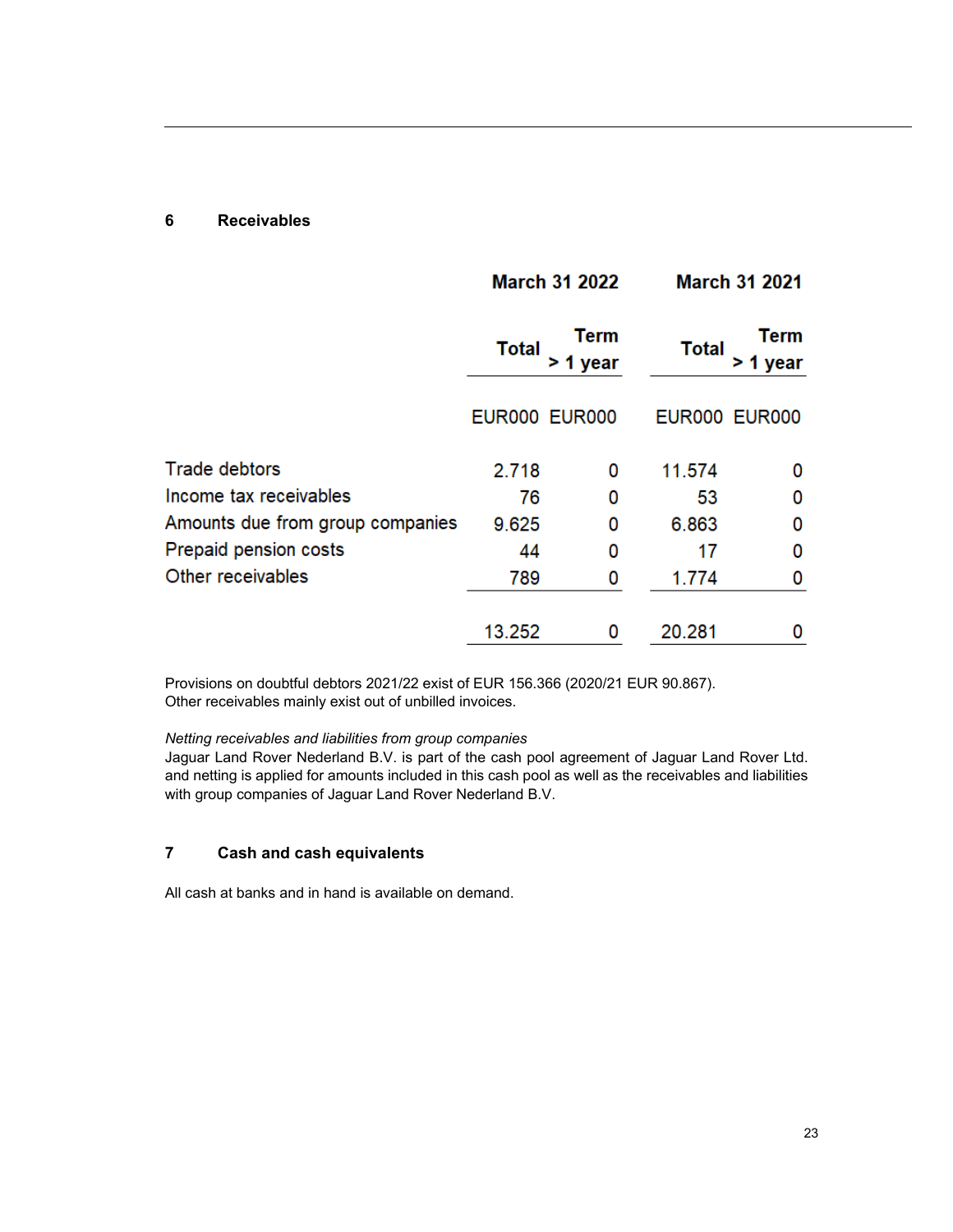# **8 Shareholders' equity**

#### *Issued capital*

The authorised share capital of the Company as of 31 March 2022 amounts to EUR 225,000 and consists of 500 ordinary shares of EUR 450 each.

Issued and paid in share capital amounts to EUR 45,000 and consists of 100 ordinary shares with a nominal value of EUR 450 each.

#### **Other Reserves**

|                             | <b>March 31 2022</b> | <b>March 31 2021</b> |
|-----------------------------|----------------------|----------------------|
|                             | <b>EUR000</b>        | <b>EUR000</b>        |
| Balance as at 1 April       | 5.006                | 3.757                |
| <b>Interim Dividend</b>     |                      |                      |
| Added to other reserves     | 885                  | 1.249                |
| Balance as at 31 March      | 5.891                | 5.006                |
| Result financial year       |                      |                      |
| Balance sheet as at 1 April | 885                  | 1.249                |
| Result financial year       | 910                  | 885                  |
| Added to other reserves     | 885-                 | 1.249-               |
| Balance as at 31 March      | 910                  | 885                  |

According to article 15 of the Articles of Association the profit for the year is at the free disposal of the General Meeting of Shareholders.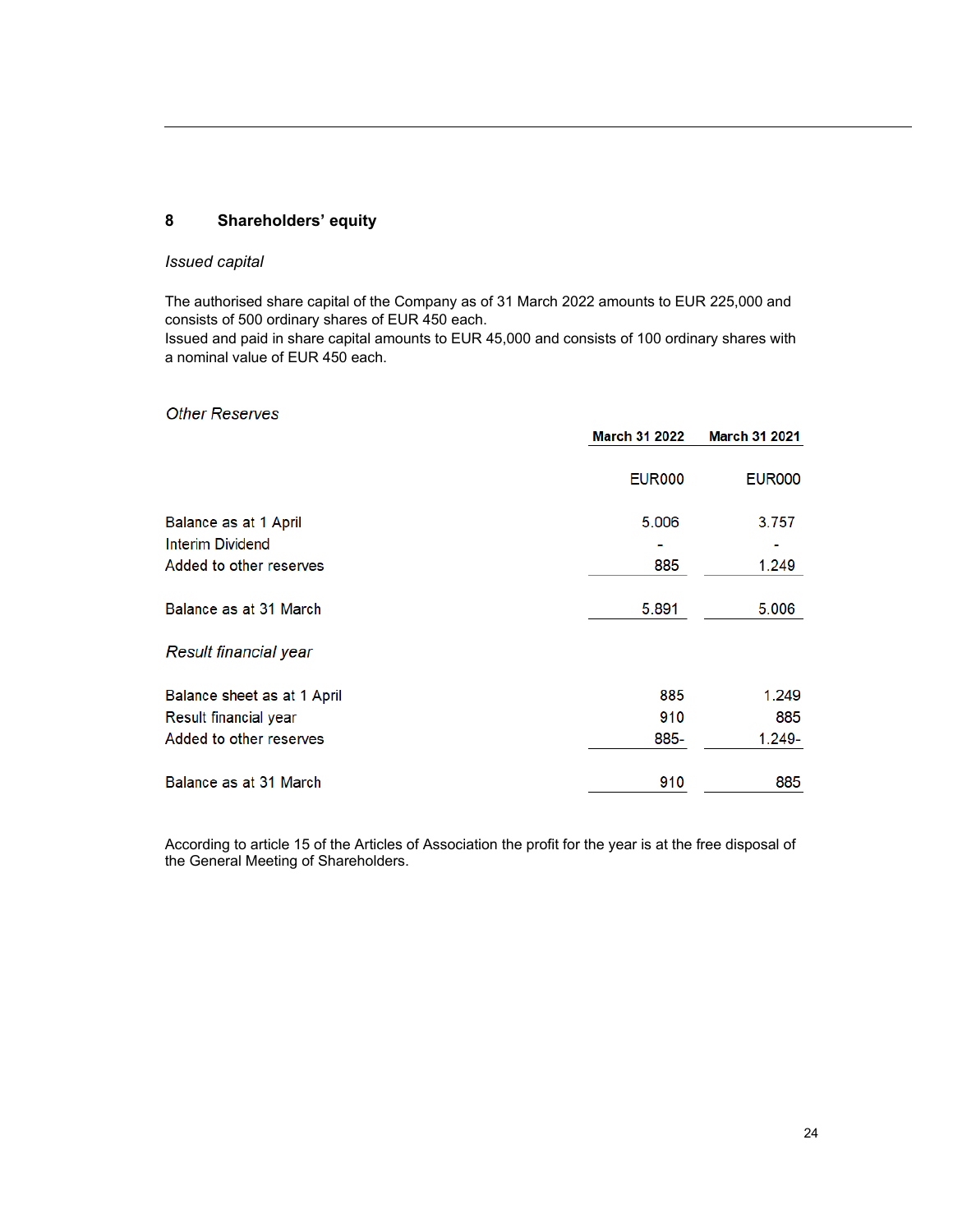#### **9 Provisions**

|                                | <b>March 31 2022</b> | <b>March 31 2021</b> |
|--------------------------------|----------------------|----------------------|
|                                | <b>EUR000</b>        | <b>EUR000</b>        |
| <b>Restructuring Provision</b> |                      | 479                  |
|                                |                      | 479                  |

The restructuring provision of the prior fiscal year 2020-2021 is fully utilized and no new provision is recorded for fiscal year 2021-2022.

# **10 Current liabilities**

|                        | <b>March 31 2022</b> | <b>March 31 2021</b> |  |
|------------------------|----------------------|----------------------|--|
|                        | <b>EUR000</b>        | <b>EUR000</b>        |  |
| <b>Trade creditors</b> | 173                  | 2.346                |  |
| Tax payable            | 8.784                | 10.742               |  |
| Buyback                | 2.095                | 3.605                |  |
| Sales accrual          | 3.905                | 5.545                |  |
| Deferred Revenue       | 1.622                | 1.940                |  |
| Other liabilities      | 2.907                | 2.830                |  |
|                        | 19.486               | 27.008               |  |

The buybacks relate to vehicles sold to rental companies with a buy back obligation. These vehicles are presented under inventories and represent a value of EUR 1,977,785 (FY 2020/21: EUR 3,087,378).

The deferred revenue includes an amount of EUR 804,548 (FY 2020/21 EUR 823,630) with a residual term of more than one year.

The carrying values of the recognised current liabilities approximate their respective fair values, given the short maturities of the positions.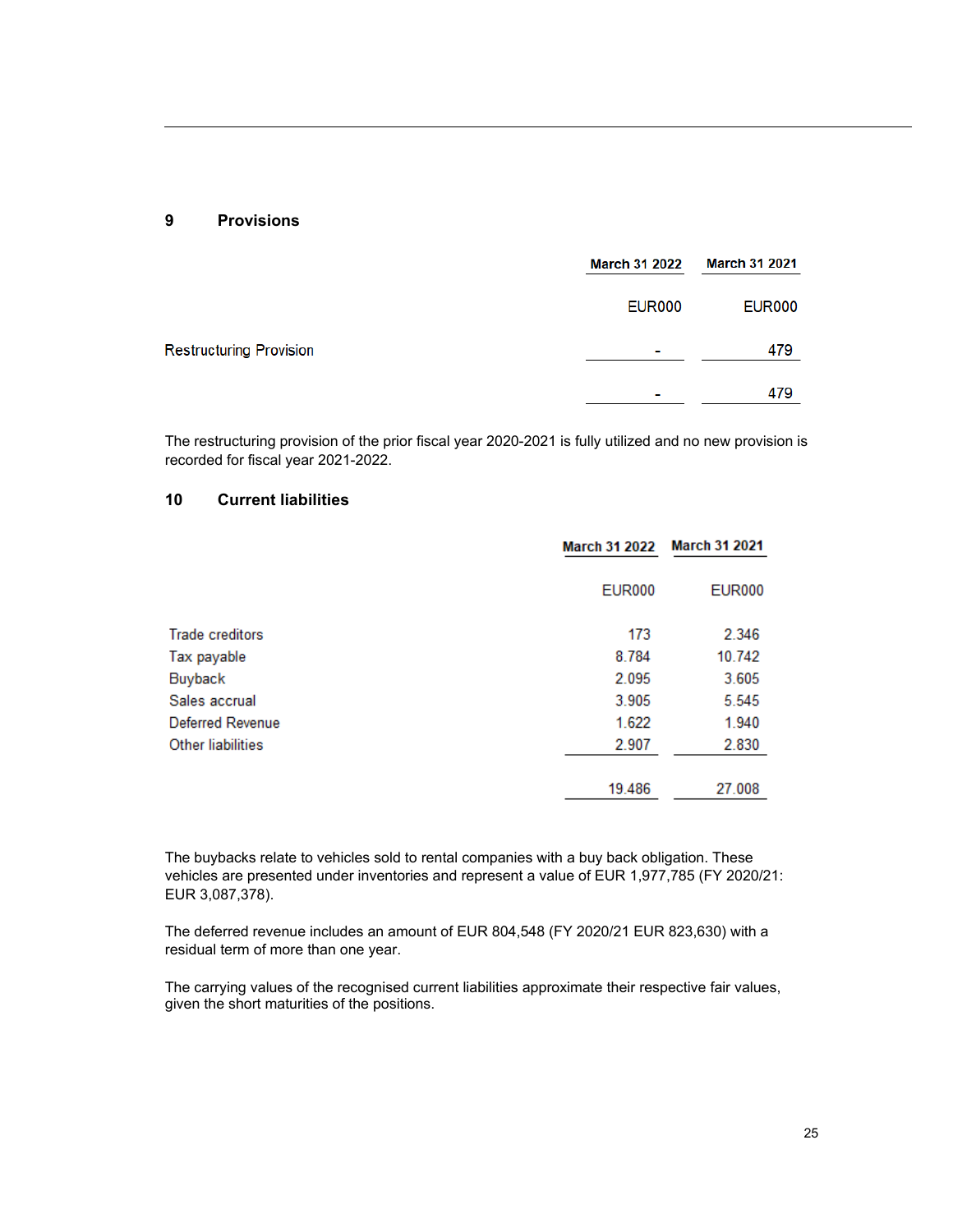#### **11 Risk Management and Financial Instruments**

For the notes to financial instruments reference is made to the specific item by item note. Below the related risks are disclosed.

During the normal course of business, the Company uses various financial instruments that expose it to market, currency, interest, cash flow, credit and liquidity risks. To control these risks, the Company has instituted a policy including a code of conduct and procedures that are intended to limit the risks of unpredictable adverse developments in the financial markets and thus for the financial performance of the Company. Jaguar Land Rover Netherlands is part of the cash pool agreement of Jaguar Land Rover Ltd. and netting is applied for amounts included in this cash pool as well as the receivables and liabilities with group companies of Jaguar Land Rover Netherlands.

#### *Currency risks*

There are no currency risks. All invoices for purchasing and selling vehicles and parts are in Euro.

#### *Interest risks*

There are no interest risks. All transactions, including funding, are managed through a cash pool agreement with the parent company.

#### *Credit risks*

Credit risks for dealer receivables (cars) are decreased by the fact that the majority of the vehicles is paid on behalf of the dealer by FCAC at the moment of invoicing. Title documents for the vehicles are not released to the customers before payment is received. The risk on parts is reduced by the fact that the outstanding's are collected through direct debit once a week.

#### *Liquidity risks*

Fiscal year 2021/2022 was significantly impacted by the worldwide semiconductor supply shortage which affected global automotive and other industries. The constraints on production of Jaguar Land Rover vehicles had a negative impact on Jaguar Land Rover Netherlands' business in 2021/2022. Versus the challenging year 2020/2021 with the Covid-19 pandemic, wholesale units dropped in 2021/2022 with 31%.

Jaguar Land Rover has taken mitigating actions, including prioritizing the production of higher margin vehicles for the available supply of semiconductors and reducing sales incentives and lowering the fixed cost base. As a result, while wholesale units dropped with 31% year-over-year, the impact on net revenue was only -9%. Net revenue decreased with EUR 11.529k from EUR 127.103k in 2020/21 to EUR 115.574k in 2021/22.

Although the impact of the semiconductor shortage and the conflict in Ukraine on our business and its effects on the economy and our markets are subject to a significant level of uncertainty, management trusts that, based upon the general market expectations, the approved budget, current finance structure and actual financial position, the company is able to continue on a going concern basis.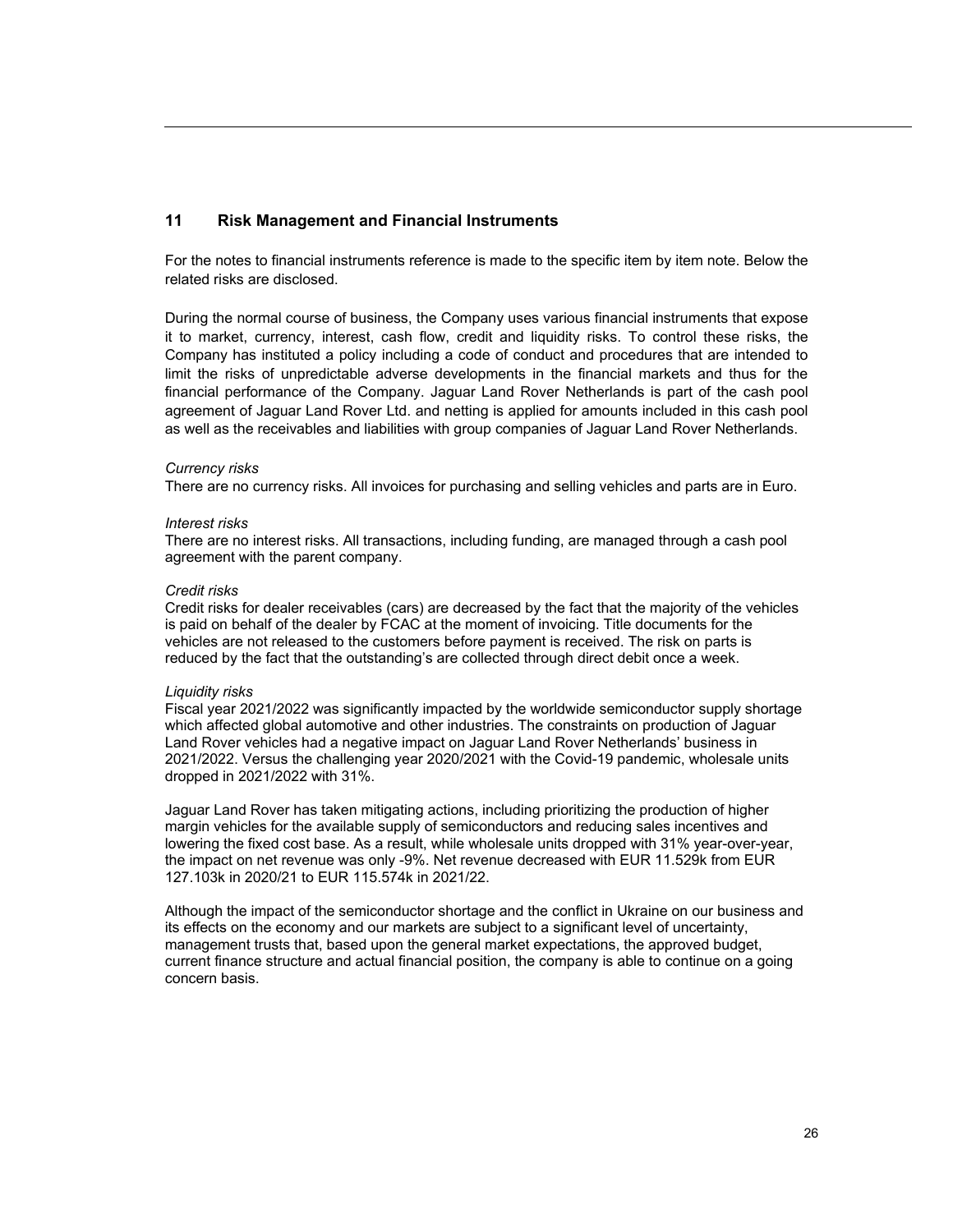# **12 Off-balance sheet assets and liabilities**

#### *Financial obligations*

 The commitment for renting the building amounts to EUR 58.140 on a yearly basis. The contract expires in 2025. The commitment with due in 1 year amounts to EUR 58.140, the commitment due within 5 years but no earlier than 1 year amounts to EUR 118.044. The commitment that is due no earlier than 5 years amounts up to EUR 0. The figures as stated do not include the yearly indexation.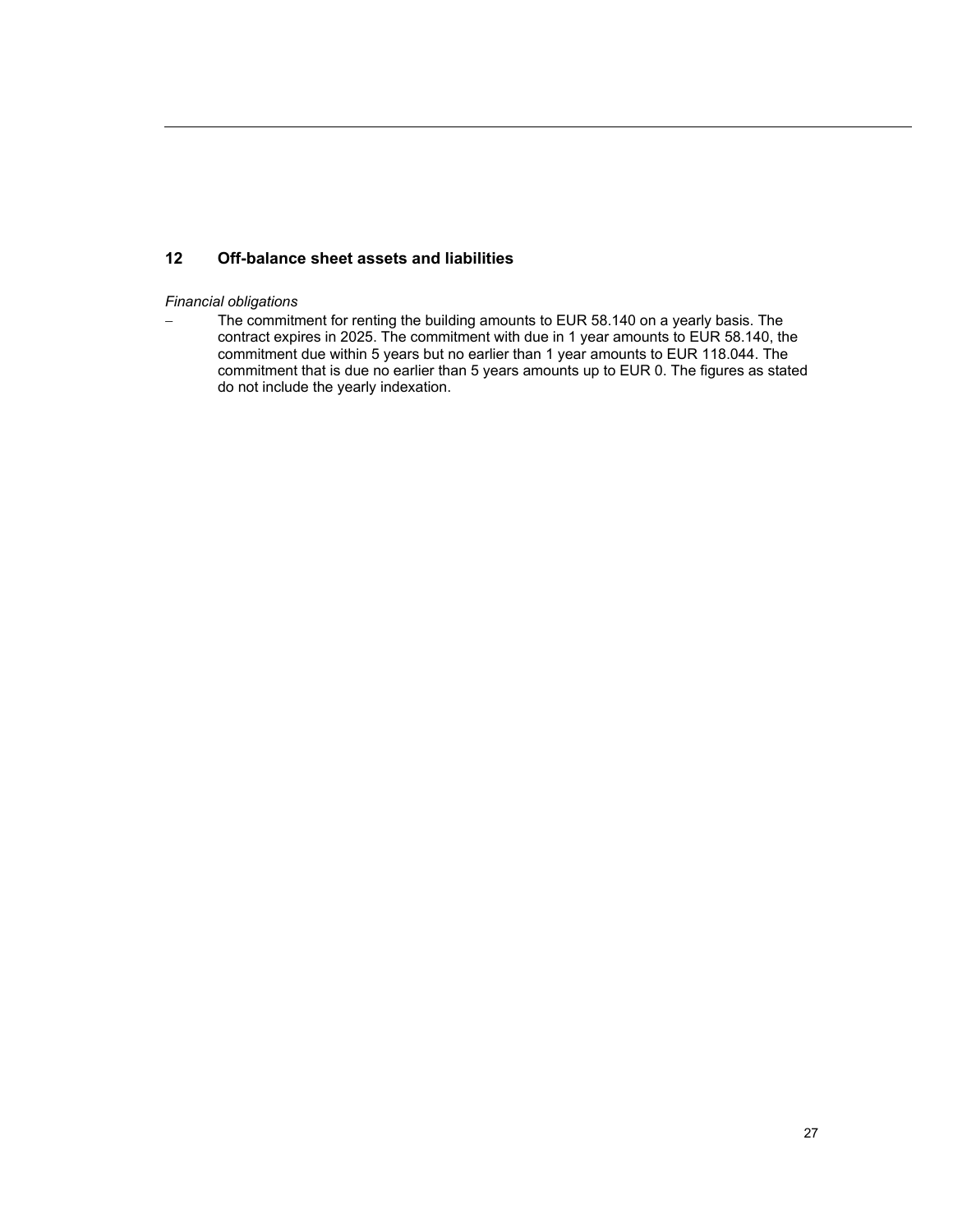# **13 Net turnover**

Net turnover can be split into the following major categories:

|       | 2021/22       | 2020/21       |
|-------|---------------|---------------|
|       | <b>EUR000</b> | <b>EUR000</b> |
| Cars  | 89.012        | 104.500       |
| Parts | 26.438        | 22.586        |
| Other | 124           | 17            |
|       | 115.574       | 127.103       |

The total of the Net turnover has been realized in The Netherlands. In FY 2021/22 a total amount of EUR 13.652.554 (FY 2020/21: EUR 21.754.160) Luxury tax ('BPM') was recorded relating to cars which have been registered for the first time in The Netherlands, which is not included in the net turnover.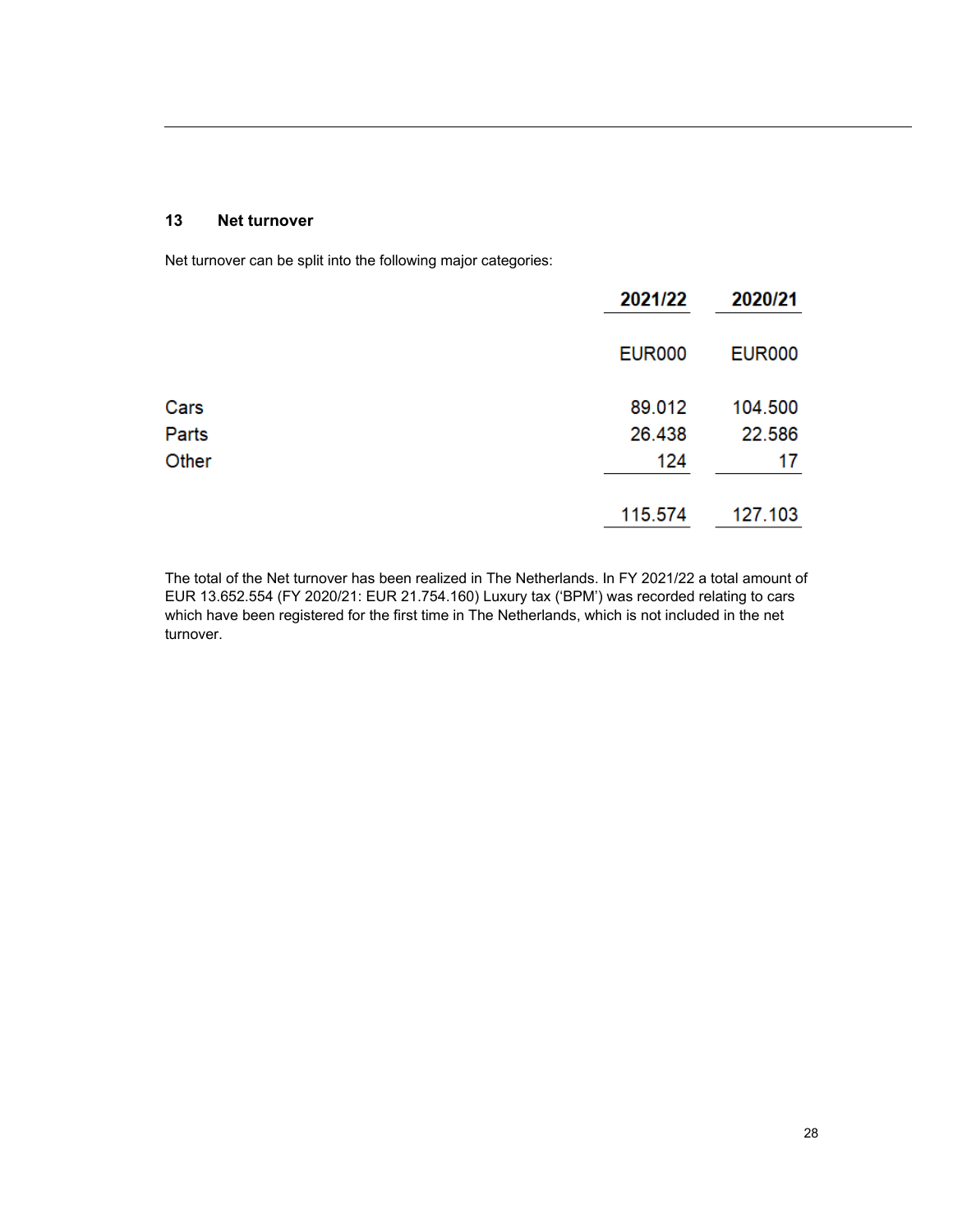# **14 Cost of outsourced work and other external costs**

|                                  | 2021/22       | 2020/21       |
|----------------------------------|---------------|---------------|
|                                  | <b>EUR000</b> | <b>EUR000</b> |
| Cost price cars                  | 81.372        | 94.583        |
| Cost price parts                 | 25.618        | 21.425        |
| Sales expenses network           | 1.564         | 3.066         |
| Sales expenses marketing         | 622           | 2.157         |
| Sales expenses events            | 153           | 249           |
| Sales expenses Other             | 1.000         | 1.155         |
| Local variable costs             | 494           | $77-$         |
| Rent / heating / light utilities | 65            | 104           |
| Cost of company vehicles         | 662-          | 238-          |
| Consultancy costs                | 591           | 482           |
| Legal costs                      | 141           | 92            |
| Cost of computers                | 29            | 48            |
| Other                            | 435           | 177           |
|                                  | 111.422       | 123.223       |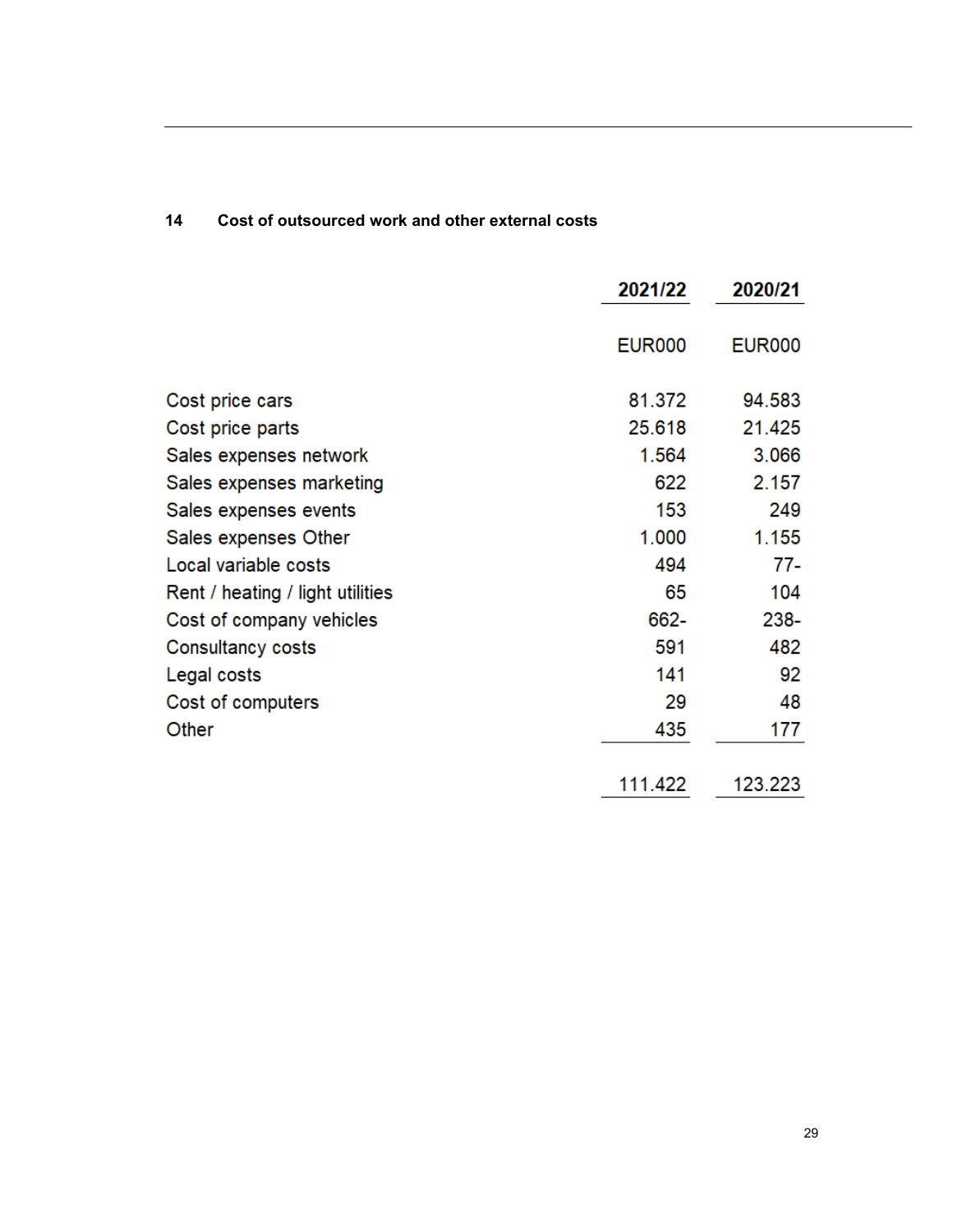The fees mentioned in the table for the audit of the financial statements 2021/22 of EUR 68,000 (2020/21 EUR 65,000) relate to the total fees for the audit of the financial statements, irrespective of whether the activities have been performed during the financial year.

The fees mentioned for the other audit engagements of EUR 82,000 relate to the audit of the amounts received in relation to a wage subsidy programme (NOW1 and NOW2) from the Dutch authorities.

|                                   | <b>KPMG Accountants N.V.</b> |                      |
|-----------------------------------|------------------------------|----------------------|
|                                   | <b>March 31 2022</b>         | <b>March 31 2021</b> |
|                                   | <b>EUR000</b>                | <b>EUR000</b>        |
| Audit of the financial statements | 68                           | 65                   |
| Other audit engagements           | 82                           | 0                    |
| Tax-related advisory services     | 0                            | o                    |
| Other non-audit services          | 0                            |                      |
|                                   | 150                          | 65                   |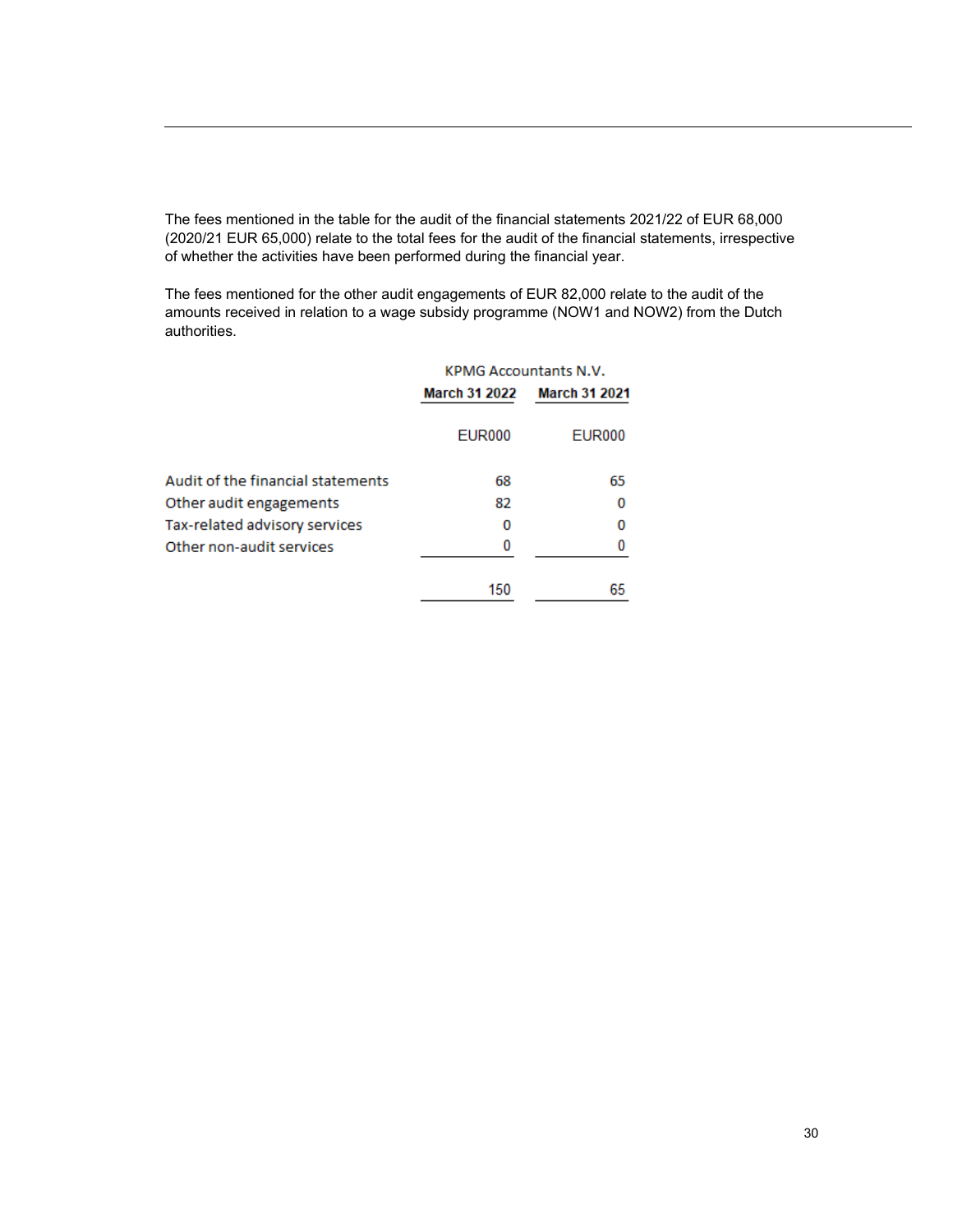## **15 Wages and salaries**

|                         | 2021/22       | 2020/21       |
|-------------------------|---------------|---------------|
|                         | <b>EUR000</b> | <b>EUR000</b> |
| Wages and salaries      | 2.187         | 1.333         |
| Social security charges | 262           | 297           |
| <b>Pension costs</b>    | 486           | 687           |
| Other salary costs      | $35 -$        | 218           |
|                         | 2.900         | 2.535         |

During the 2021/22 financial year, the average number of staff employed converted into full-time equivalents, amounted to 14 people (2020/21: 14 people).

Other salary costs also include an amount of EUR 182,712 (2020/21: EUR 406,012) regarding a wage subsidy programme introduced in The Netherlands in response to Covid-19. Jaguar Land Rover The Netherlands was entitled to the wage subsidy because the company had a significant reduction in revenue caused by the pandemic.

# **16 Depreciation of tangible fixed assets**

|                       | 2021/22       | 2020/21       |
|-----------------------|---------------|---------------|
|                       | <b>EUR000</b> | <b>EUR000</b> |
| Tangible fixed assets | 31            | 41            |
|                       | 31            |               |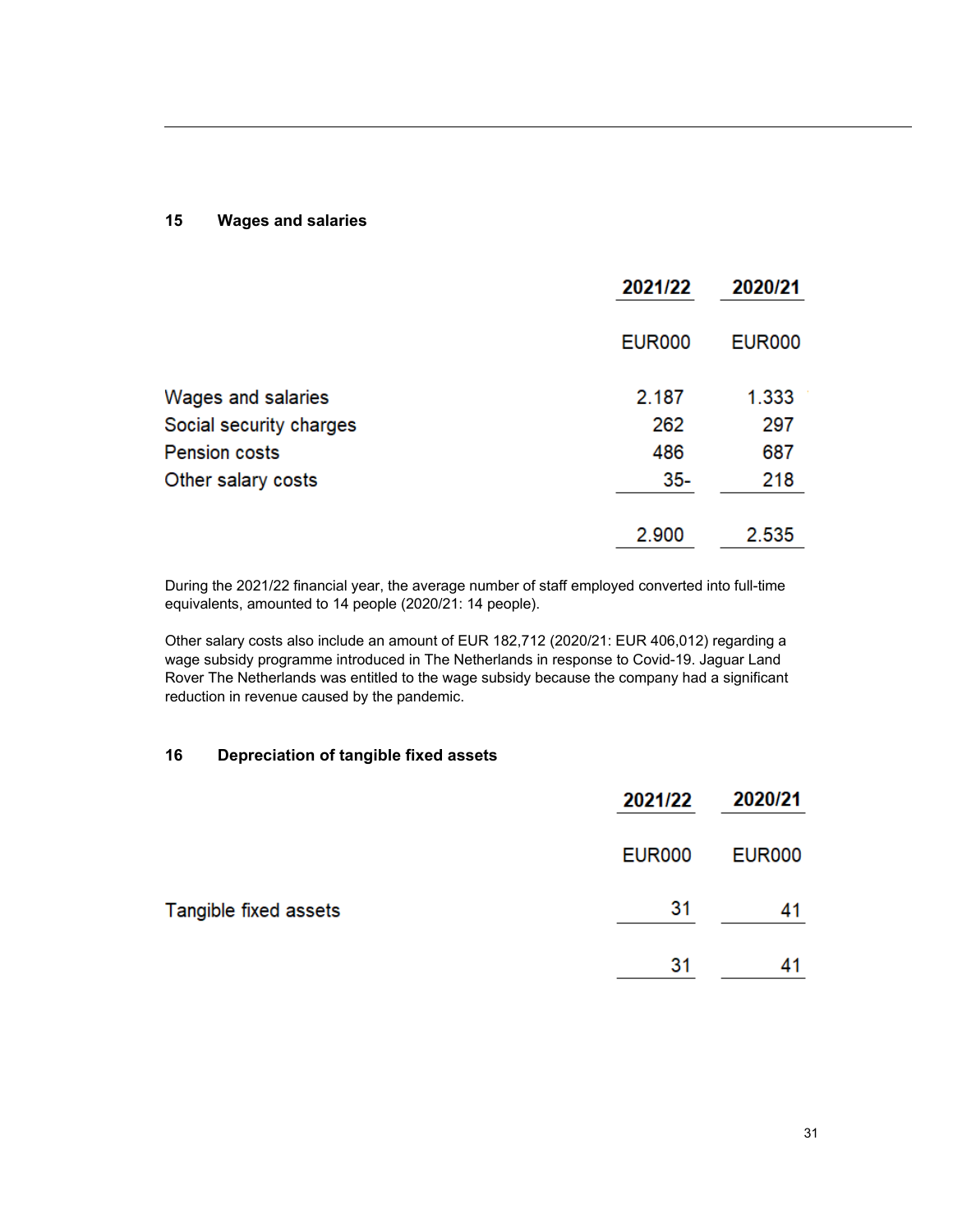# **17 Other operating expenses**

|                 | 2021/22       | 2020/21       |
|-----------------|---------------|---------------|
|                 | <b>EUR000</b> | <b>EUR000</b> |
| <b>Bad debt</b> | 65            | 61            |
|                 | 65            | 61            |

# **18 Interest income and expenses**

|                                         | <b>March 31 2022</b> | <b>March 31 2021</b> |
|-----------------------------------------|----------------------|----------------------|
|                                         | <b>EUR000</b>        | <b>EUR000</b>        |
| Interest cost Land Rover Exports Ltd.   | 0                    |                      |
| Interest income Land Rover Exports Ltd. | 10                   | 9                    |
| <b>Bank charges</b>                     | $-3$                 | -1                   |
| Other                                   | 0                    | -1                   |
|                                         |                      |                      |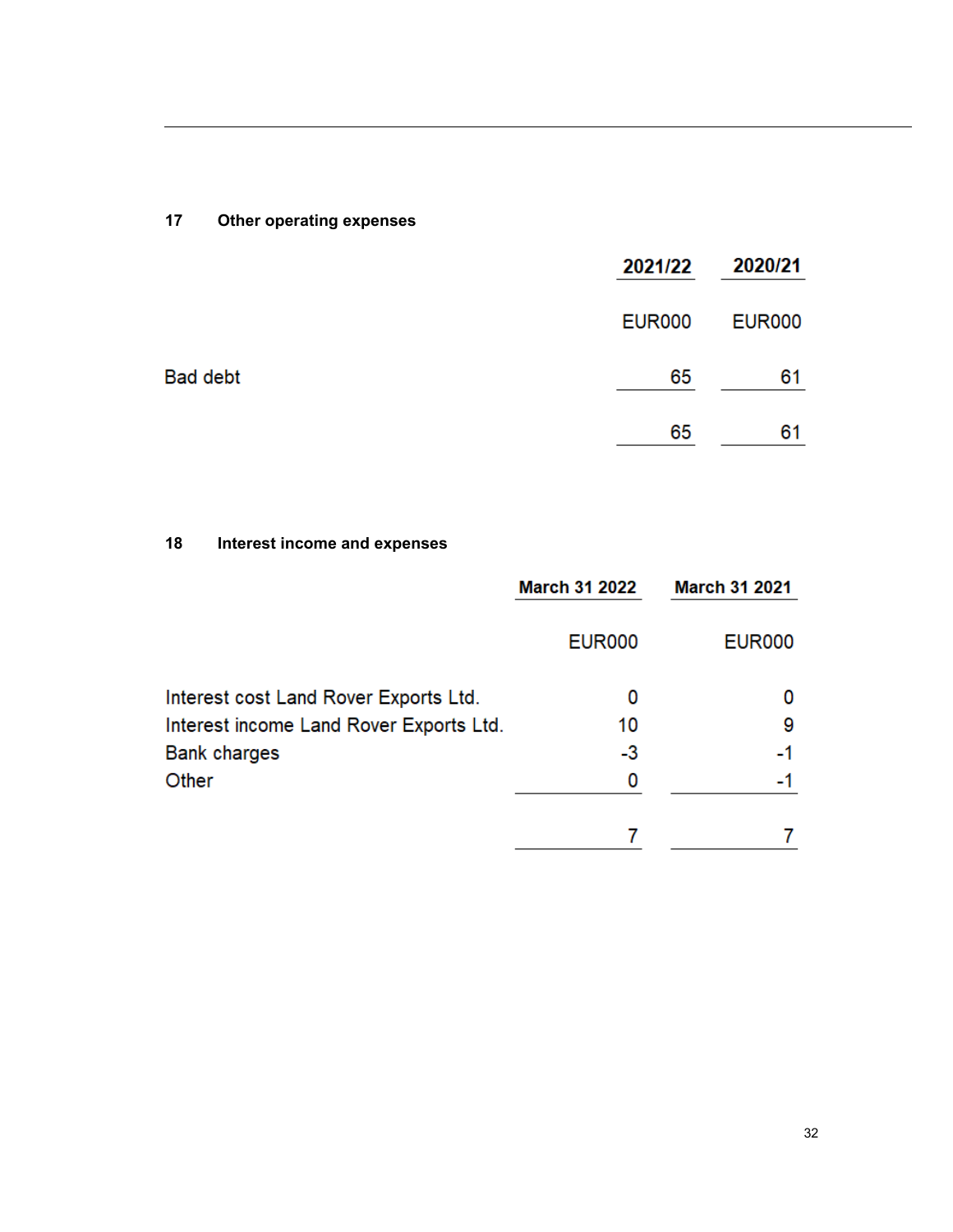# **19 Tax on result**

The taxation on result on ordinary activities amounting to EUR 252,739 can be specified as follows:

|                                                   | 2021/22       | 2020/21       |
|---------------------------------------------------|---------------|---------------|
|                                                   | <b>EUR000</b> | <b>EUR000</b> |
| Result from ordinary activities before taxation   | 1.163         | 1.250         |
|                                                   | 1.163         | 1.250         |
| Taxation previous years                           |               | 75-           |
| Taxation on result on ordinary activities         | $253 -$       | 290-          |
| Taxation according to the profit and loss account | $253 -$       | 365-          |
| <b>Effective tax rate</b>                         | 21,8%         | 23,2%         |
| Applicable tax rate                               | 22,9%         | 23,0%         |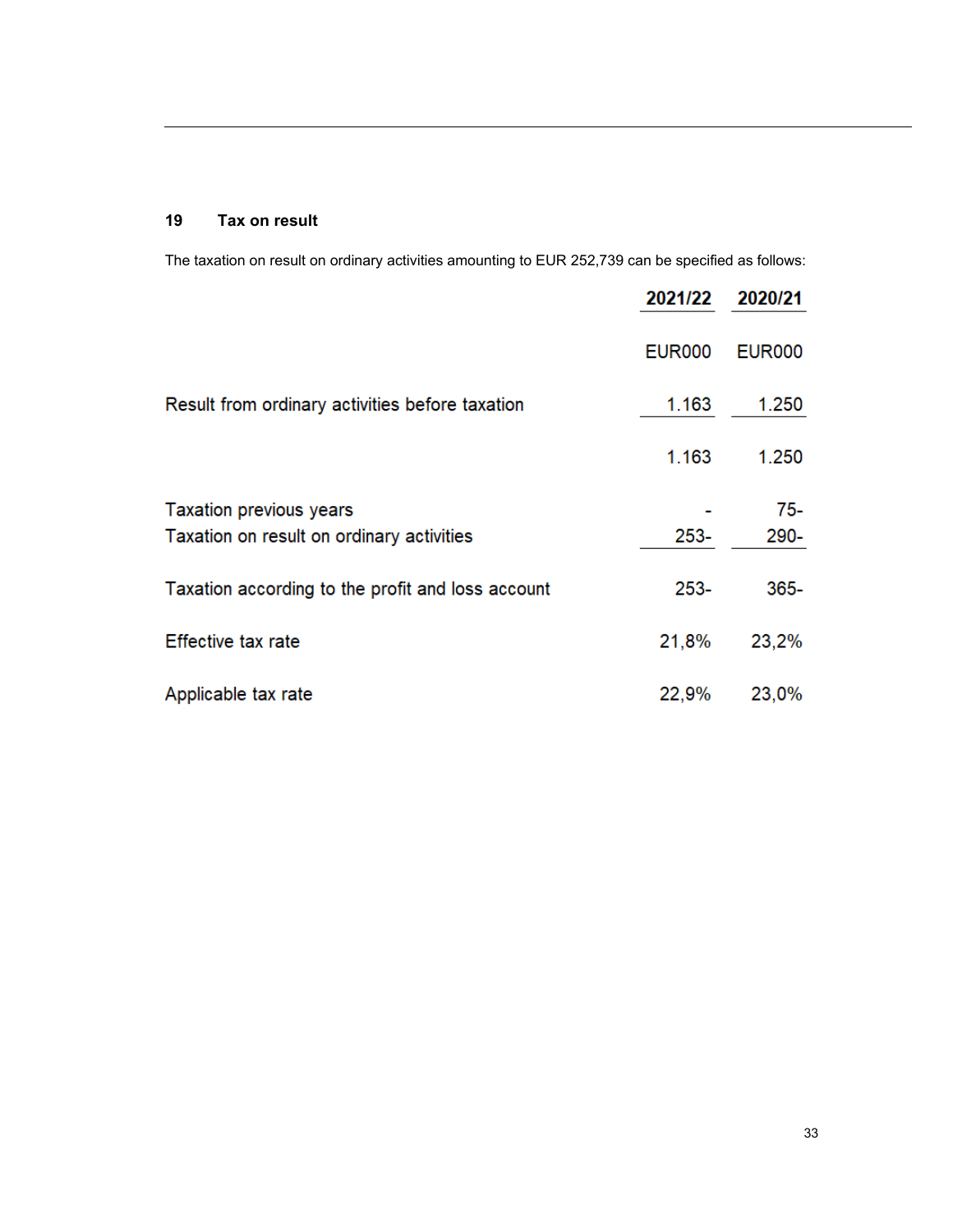The applicable tax rate for the Netherlands is 15% for the first EUR 245,000 profit, and 25% for the profit above EUR 245,000.

The numerical reconciliation between the applicable and the effective tax rate is as follows:

|                                                             | 2021/22       | 2020/21       |
|-------------------------------------------------------------|---------------|---------------|
|                                                             | <b>EUR000</b> | <b>EUR000</b> |
| Result from ordinary activities before taxation             | 1.163         | 1.250         |
| Income tax using the applicable tax rate in the Netherlands | 266           | 288           |
| Tax Effect of:                                              |               |               |
| Other applicable tax rates abroad                           |               |               |
| Results under the participation exemption                   |               |               |
| Non-deductible expenses                                     | 2             | $\mathcal{P}$ |
| Recognition of previously not recognised tax losses         |               |               |
| Tax losses not recognised                                   |               |               |
| Adjustment for prior periods                                | $15 -$        |               |
| Tax expense                                                 | 253           | 290           |

## **20 Related parties**

Transactions with related parties are assumed when a relationship exists between the Company and a natural person or entity that is affiliated with the Company. This includes, amongst others, the relationship between the Company and its shareholders and subsidiaries, directors and key management personnel. Transactions are transfers of resources, goods and services or obligations, regardless of whether anything has been charged.

In 2021/22, the purchases of goods and services from related parties amounted to EUR 92,652,000, and the sales of goods and services to related parties amounted to EUR 132,000.

There have been no transactions with related parties that were not on a commercial basis.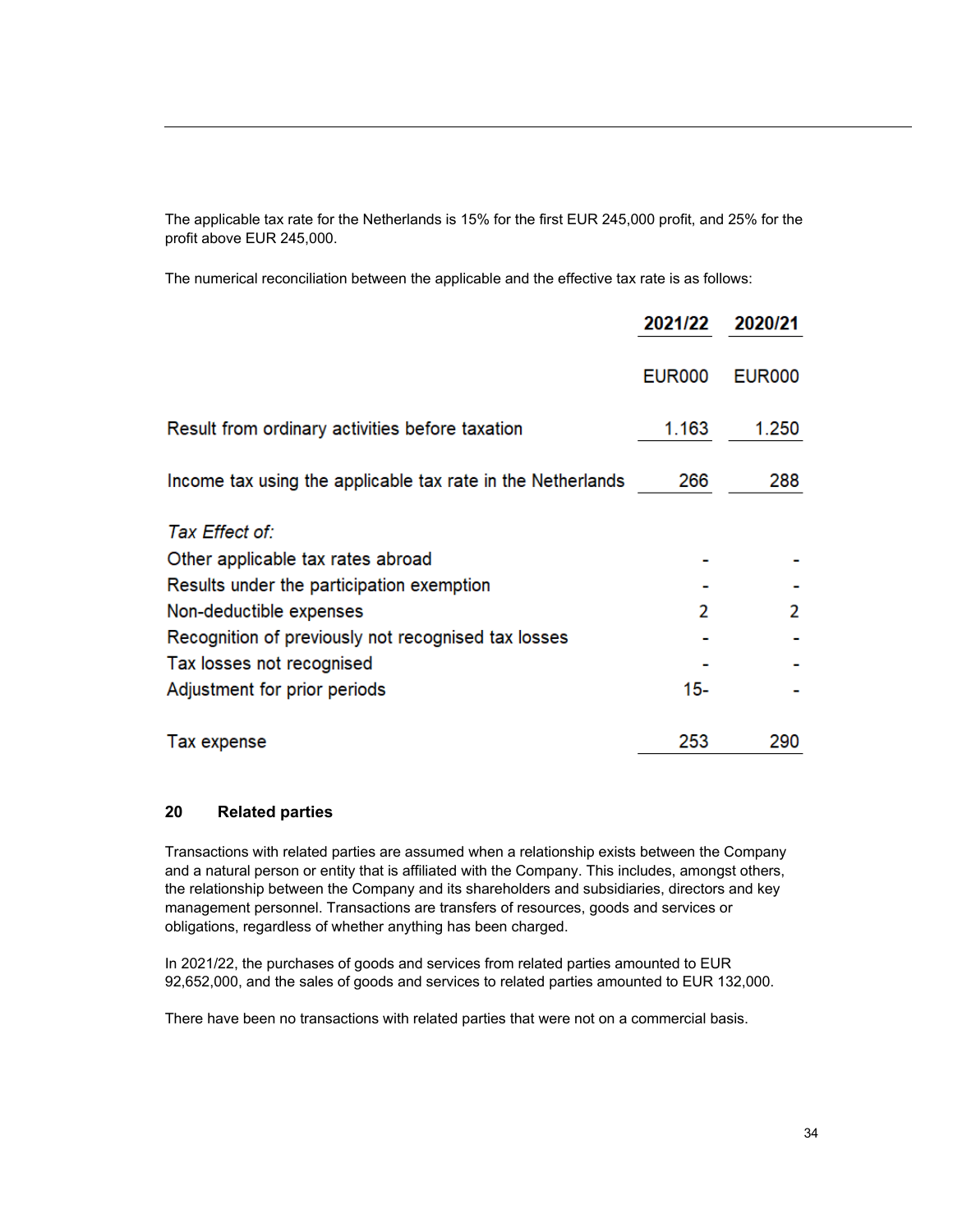# **21 Remuneration Directors**

The Company applies Article 2:383, Paragraph 1 of the Dutch Civil Code. In accordance with this, charges regarding remuneration, including pensions, of the director are not disclosed.

# **22 Subsequent events**

There are no events after balance sheet date that are relevant for the economic decisions of the users of the financial statements.

Vianen, May 23th, 2022

M.A.M. Bienemann Managing Director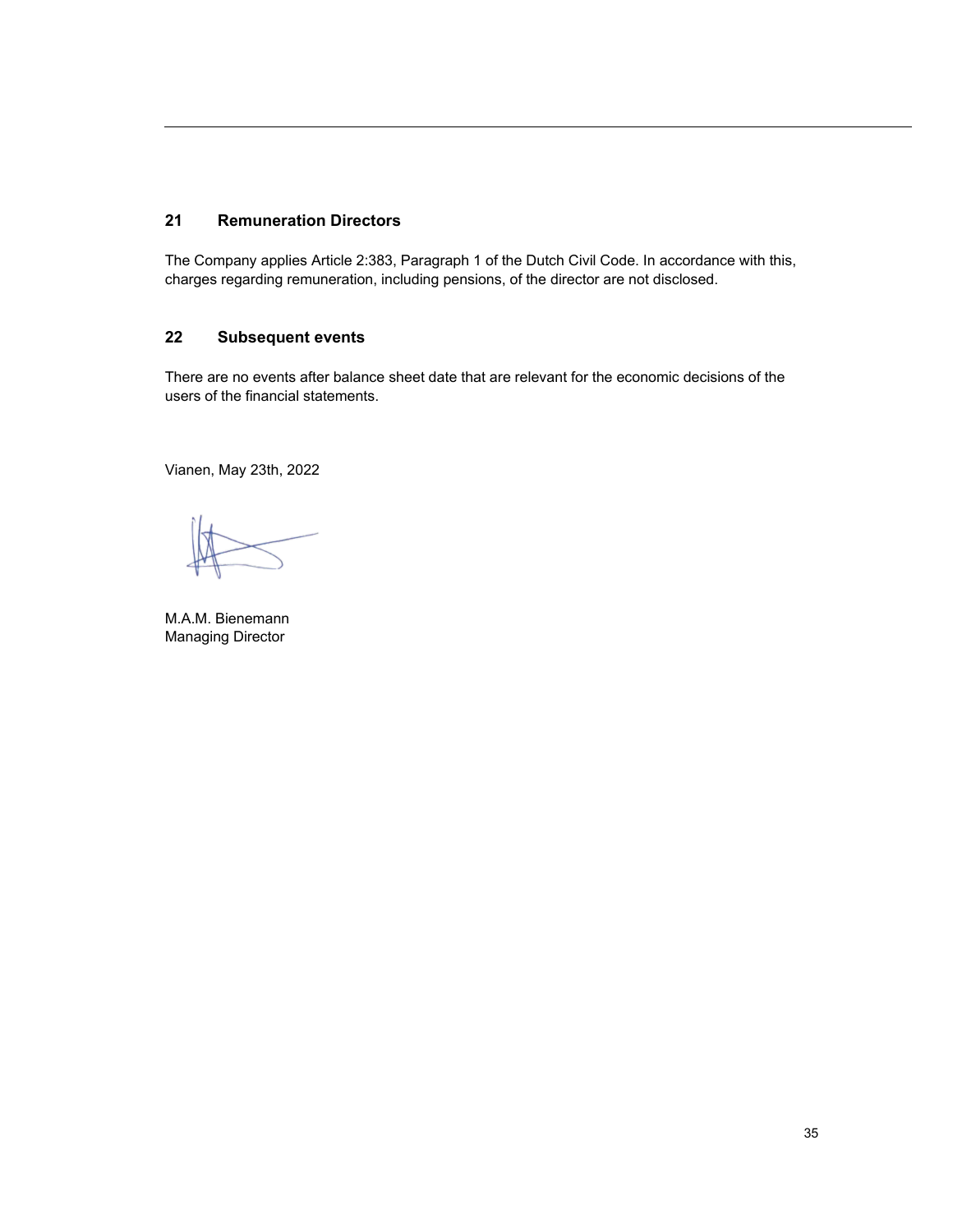# **Other information**

# **Independent Auditors' report**

Reference is made to the auditor's report as included hereinafter.

# **Profit appropriation according to the Articles of Association**

According to article 15 of the Articles of Association the profit for the year is at the free disposal of the General Meeting of Shareholders.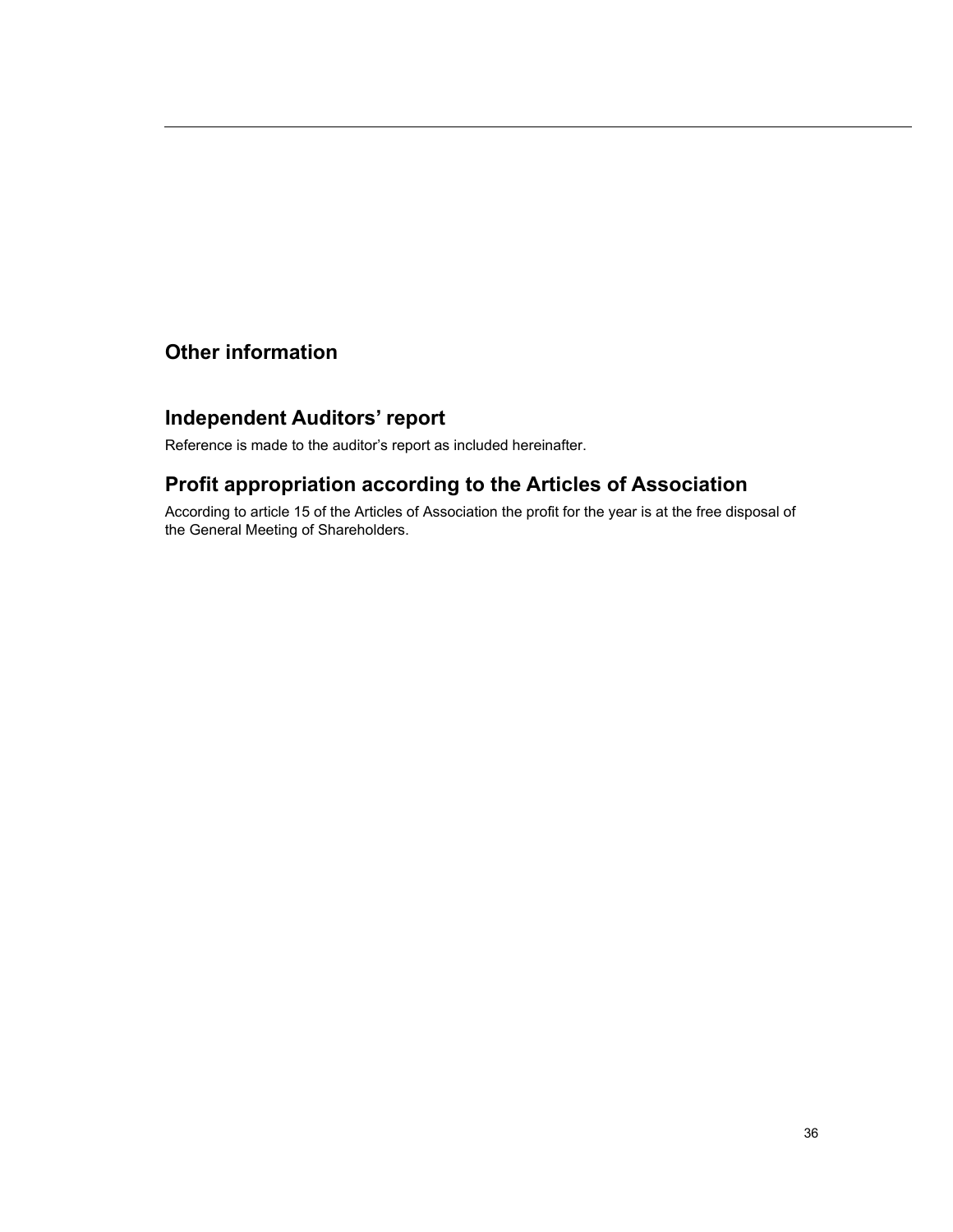

# Independent auditor's report

To: the General Meeting of Jaguar Land Rover Nederland B.V.

# Report on the audit of the accompanying financial statements

# Our opinion

We have audited the financial statements 2021/2022 of Jaguar Land Rover Nederland B.V., based in Vianen.

In our opinion the accompanying financial statements give a true and fair view of the financial position of Jaguar Land Rover Nederland B.V. as at 31 March 2022, and of its result for the year ended on 31 March 2022 in accordance with Part 9 of Book 2 of the Dutch Civil Code.

The financial statements comprise:

- 1 the balance sheet as at 31 March 2022;
- 2 the profit and loss account for the year ended on 31 March 2022; and
- 3 the notes comprising a summary of the accounting policies and other explanatory information.

## Basis for our opinion

We conducted our audit in accordance with Dutch law, including the Dutch Standards on Auditing. Our responsibilities under those standards are further described in the 'Our responsibilities for the audit of the financial statements' section of our report.

We are independent of Jaguar Land Rover Nederland B.V. in accordance with the Wet toezicht accountantsorganisaties (Wta, Audit firms supervision act), the 'Verordening inzake de onafhankelijkheid van accountants bij assurance-opdrachten' (ViO, Code of Ethics for Professional Accountants, a regulation with respect to independence) and other relevant independence regulations in the Netherlands. Furthermore, we have complied with the 'Verordening gedrags- en beroepsregels accountants' (VGBA, Dutch Code of Ethics).

We believe the audit evidence we have obtained is sufficient and appropriate to provide a basis for our opinion.

#### Report on the other information included in the annual report

In addition to the financial statements and our auditor's report thereon, the financial report contains other information consisting of:<br> — annual report of directors;<br> — other information pursuant to Part 9 of Book 2 of the Dutch Civil Code.

- 
- 

- Based on the following procedures performed, we conclude that the other information:<br>— is consistent with the financial statements and does not contain material misstatements;<br>— contains the information as required by Part
- management report and the other information.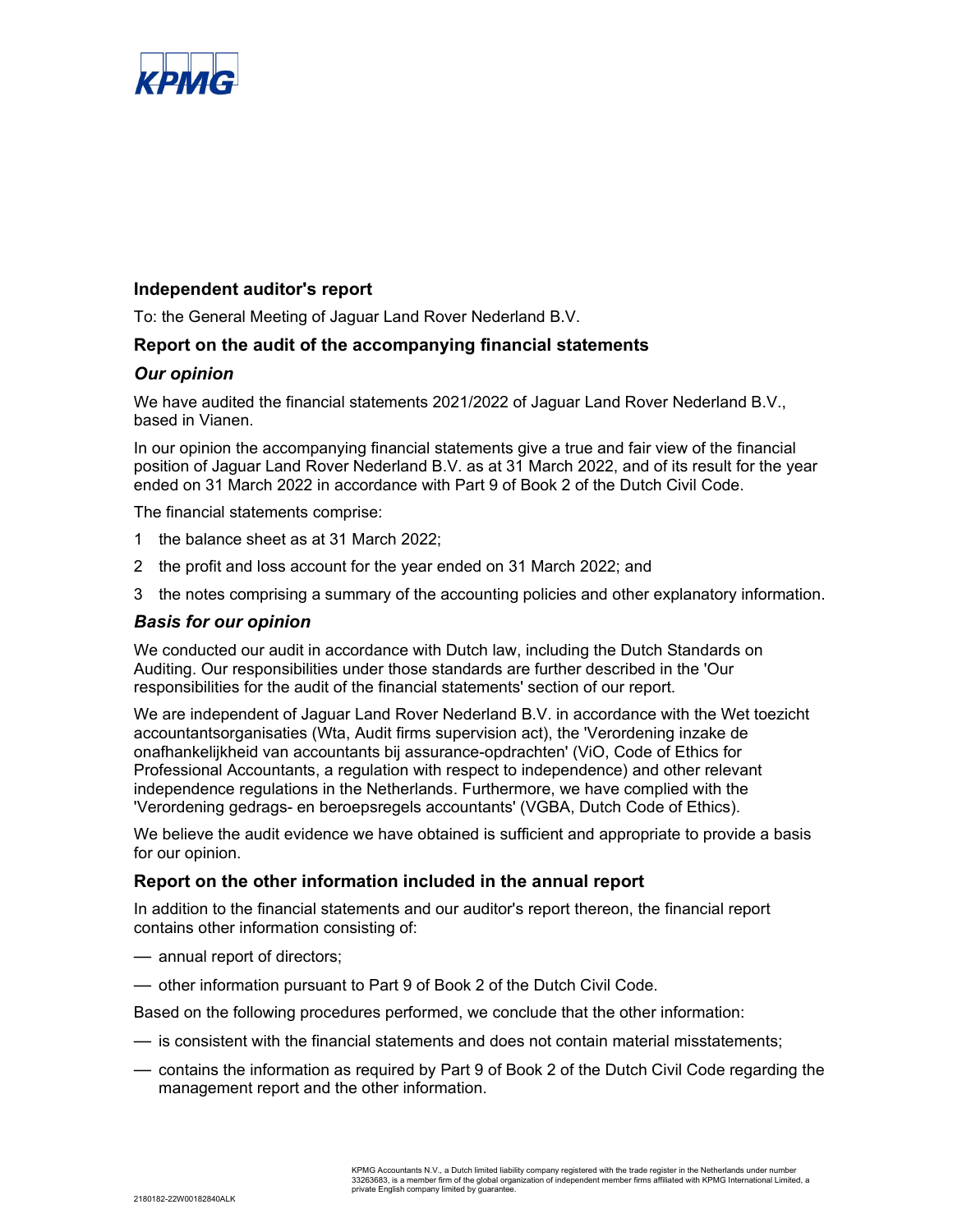

We have read the other information. Based on our knowledge and understanding obtained through our audit of the financial statements or otherwise, we have considered whether the other information contains material misstatements.

By performing these procedures, we comply with the requirements of Part 9 of Book 2 of the Dutch Civil Code and the Dutch Standard 720. The scope of the procedures performed is less than the scope of those performed in our audit of the financial statements.

The Board of Directors is responsible for the preparation of the other information, including the management report, in accordance with Part 9 of Book 2 of the Dutch Civil Code, and other information pursuant to Part 9 of Book 2 of the Dutch Civil Code.

# Description of the responsibilities for the financial statements

## Responsibilities of the Board of Directors for the financial statements

The Board of Directors is responsible for the preparation and fair presentation of the financial statements in accordance with Part 9 of Book 2 of the Dutch Civil Code. Furthermore, the Board of Directors is responsible for such internal control as the Board of Directors determines is necessary to enable the preparation of the financial statements that are free from material misstatement, whether due to errors or fraud.

As part of the preparation of the financial statements, the Board of Directors is responsible for assessing the company's ability to continue as a going concern. Based on the financial reporting framework mentioned, the Board of Directors should prepare the financial statements using the going concern basis of accounting unless the Board of Directors either intends to liquidate the Company or to cease operations, or has no realistic alternative but to do so. The Board of Directors should disclose events and circumstances that may cast significant doubt on the company's ability to continue as a going concern in the financial statements.

#### Our responsibilities for the audit of the financial statements

Our objective is to plan and perform the audit engagement in a manner that allows us to obtain sufficient and appropriate audit evidence for our opinion.

Our audit has been performed with a high, but not absolute, level of assurance, which means we may not have detected all material errors and fraud during our audit.

Misstatements can arise from fraud or errors and are considered material if, individually or in the aggregate, they could reasonably be expected to influence the economic decisions of users taken on the basis of the financial statements. The materiality affects the nature, timing and extent of our audit procedures and the evaluation of the effect of identified misstatements on our opinion.

We have exercised professional judgement and have maintained professional scepticism throughout the audit, in accordance with Dutch Standards on Auditing, ethical requirements and independence requirements. Our audit included among others:<br>— identifying and assessing the risks of material misstatement of the financial statements,

whether due to errors or fraud, designing and performing audit procedures responsive to those risks, and obtaining audit evidence that is sufficient and appropriate to provide a basis for our opinion. The risk of not detecting a material misstatement resulting from fraud is higher than for one resulting from errors, as fraud may involve collusion, forgery, intentional omissions, misrepresentations, or the override of internal control;